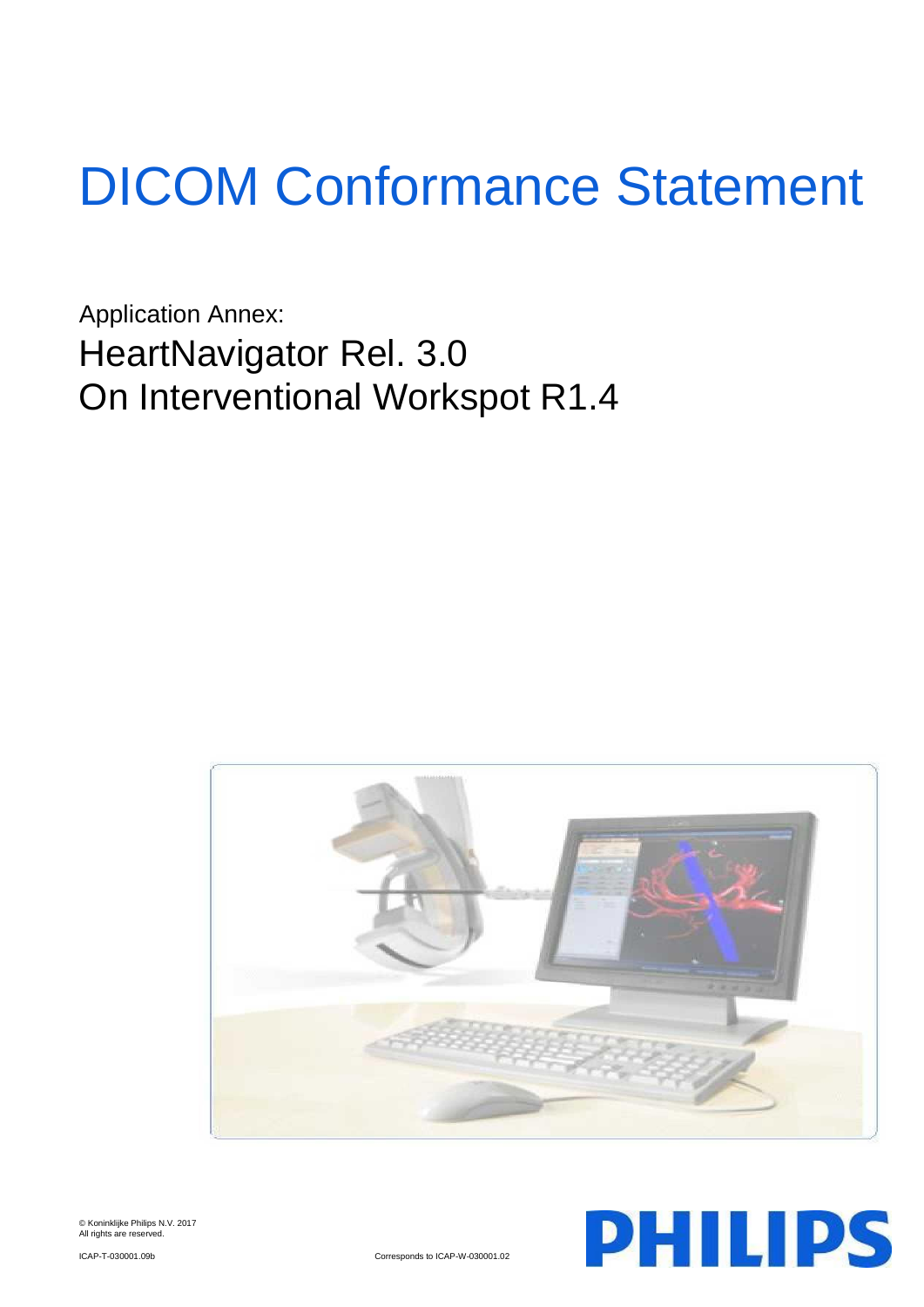**Issued by:** Philips Medical Systems Nederland BV, a Philips Healthcare company,

P.O. Box 10.000 5680 DA Best The Netherlands

Email: [dicom@philips.com](mailto:dicom@philips.com) Internet[: www.philips.com/dicom](http://www.philips.com/dicom)

Document Number: ICAP-PF.0024177 Date: 10-Jan-2017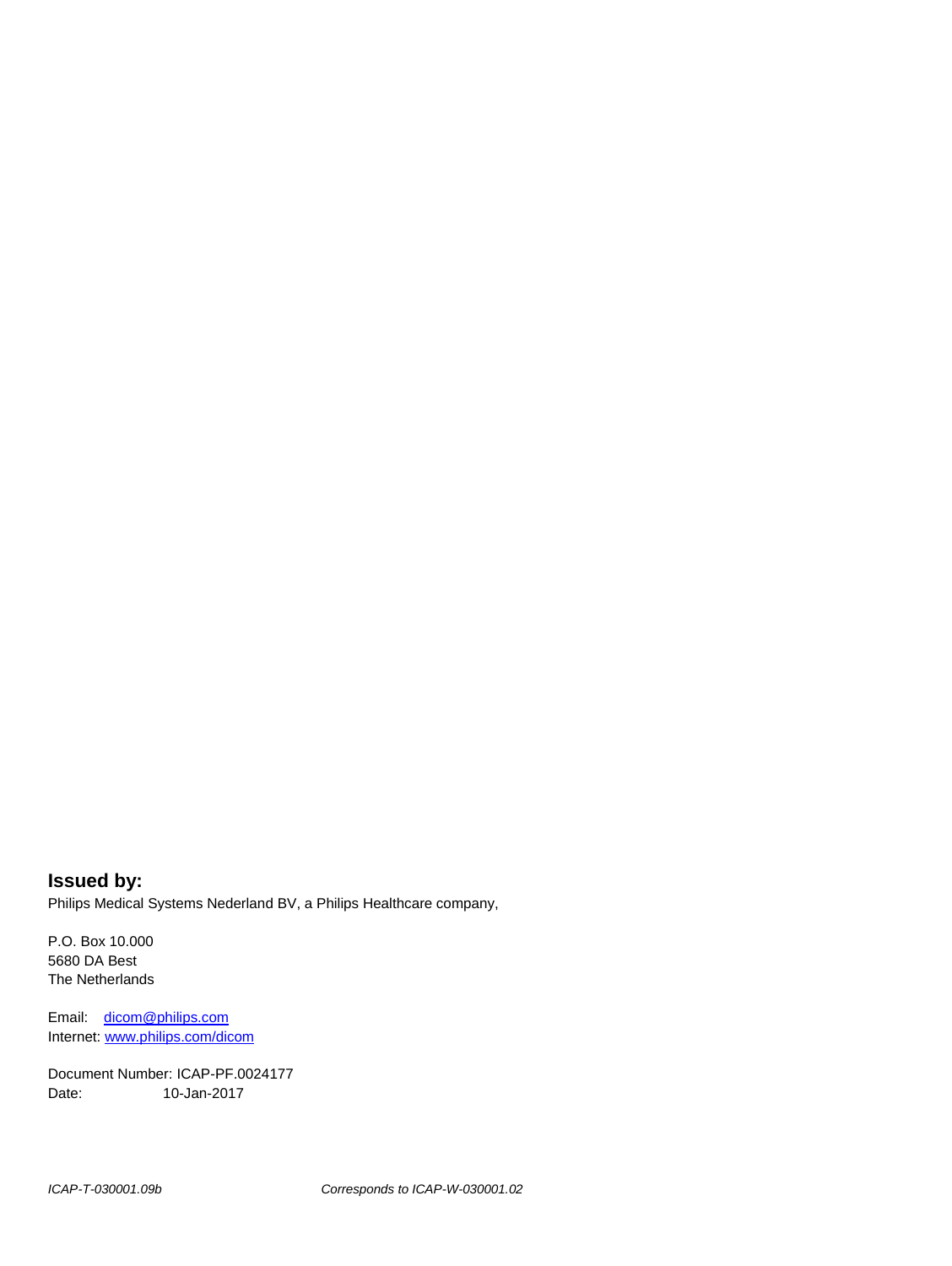# **Table of Contents**

| 1.1.     |  |
|----------|--|
| 1.2.     |  |
| 2.       |  |
| 2.1.     |  |
|          |  |
|          |  |
| 2.1.2.1  |  |
| 2.1.2.2  |  |
| 2.1.2.3. |  |
|          |  |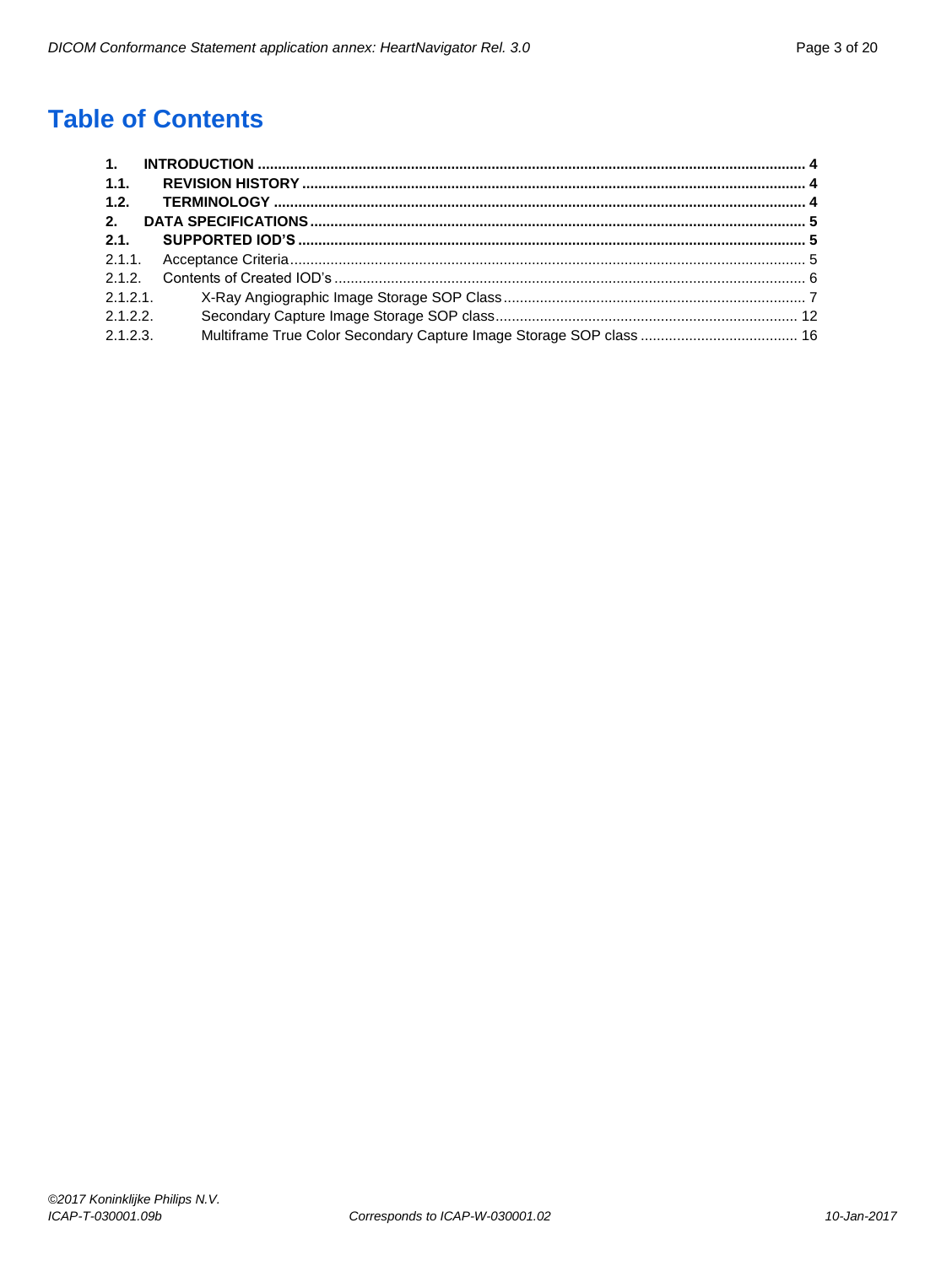# <span id="page-3-0"></span>**1. Introduction**

This DICOM Conformance Statement annex is applicable to HeartNavigator Rel. 3.0 hosted on Interventional Workspot, later referred to as HeartNavigator Application. HeartNavigator Application is a tool to assist cardiac surgeons and interventional cardiologist with the treatment of structural heart diseases using minimal invasive interventional techniques. It enables the use of previously acquired DICOM cardiac CT data of the patient in conjunction with the X-ray image data from the Philips Interventional X-ray system to perform the procedure.

In the procedure planning phase, the HeartNavigator Application provides the user with the means to:

- Identify and visualize relevant anatomical structures in the CT data.
- Plan and create an overview of optimal X-ray projection angles for use during the procedure.
- Evaluate the placement of the device.
- Create snapshots of the viewing area of the HeartNavigator Application for later use (e.g, reporting).

During the procedure, the HeartNavigator Application provides the user with the means to:

- Visualize the relevant anatomical structures in the CT data.
- Recall the planned X-ray projection angles on the Philips Interventional X-ray system.
- See the 3D visualization of the CT data overlaid with the live X-ray images from the Philips Interventional X-ray system.
- Create snapshots and movies of the viewing area of the HeartNavigator Application for later use (e.g, reporting)

HeartNavigator Rel. 3.0 includes the following workflows:

- TAVI (Transcatheter Aortic Valve Implementation)
- SHD (Structural Heart Disease)

The DICOM implementation described in this document is applicable for TAVI and SHD.

# <span id="page-3-1"></span>**1.1. Revision History**

The revision history below provides dates and differences among individual document versions.

# **Table 1: Revision History**

| <b>Document Version</b> | Date of Issue | <b>Status</b> | <b>Description</b>                                                                                     |
|-------------------------|---------------|---------------|--------------------------------------------------------------------------------------------------------|
| 00                      | 17-Nov-2016   | Authorized    | Initial Version for HeartNavigator Rel 3.0 on Interventional Workspot R1.4.x where x is<br>1 or higher |
| 01                      | 10-Jan-2017   | Authorized    | Updated value for Manufacture (0008, 0070) from "Philips Medical Systems" to<br>"Philips".             |

# <span id="page-3-2"></span>**1.2. Terminology**

| <b>DICOM</b> | Digital Imaging and Communications in Medicine |
|--------------|------------------------------------------------|
| <b>IOD</b>   | Information Object Definition                  |
| UID          | Unique Identifier                              |
| VR.          | Value Representation                           |
| <b>TAVI</b>  | Transcatheter Aortic Valve Implementation      |
| <b>TAVR</b>  | Transcatheter Aortic Valve Replacement         |
| <b>SHD</b>   | <b>Structural Heart Disease</b>                |
| IW           | Interventional Workspot                        |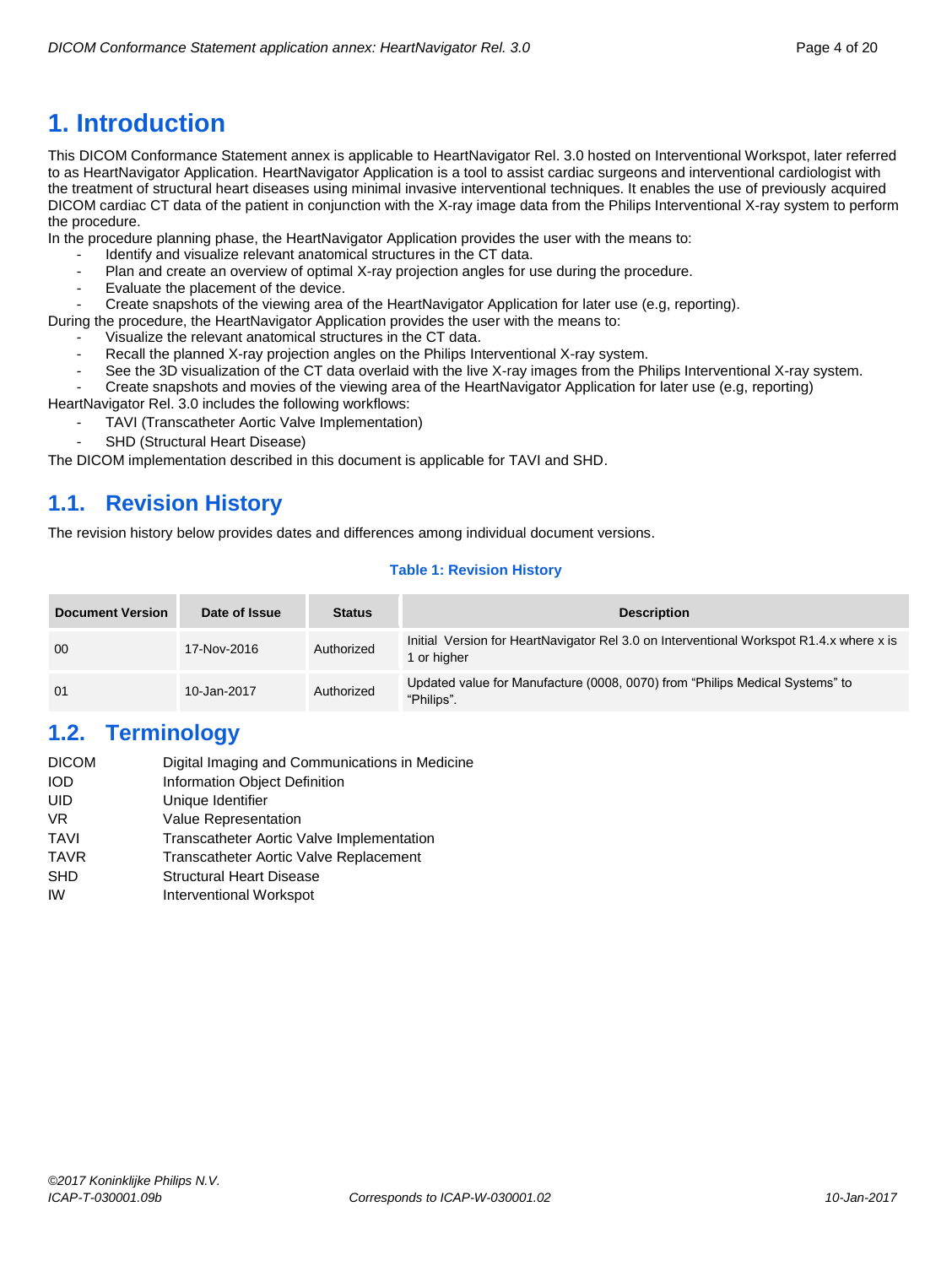# <span id="page-4-0"></span>**2. Data Specifications**

# <span id="page-4-1"></span>**2.1. Supported IOD's**

This section specifies each IOD accepted and / or created by HeartNavigator Application.

- ACCEPTED The applicable IOD is accepted for storage in the repository of the hosting platform and supported for import in HeartNavigator Application for viewing and analysis.
- CREATED The HeartNavigator Application supports generation of derived data by using the applicable IOD and is able to store this data in the repository of the hosting platform.

#### **Table 2: Supported IOD's**

| <b>IOD</b>                                                      | <b>Support</b>               |                 |                |
|-----------------------------------------------------------------|------------------------------|-----------------|----------------|
| <b>Name</b>                                                     | <b>UID</b>                   | <b>ACCEPTED</b> | <b>CREATED</b> |
| X-Ray Angiographic Image Storage SOP Class                      | 1.2.840.10008.5.1.4.1.1.12.1 | Yes*            | Yes            |
| CT Image Storage SOP Class                                      | 1.2.840.10008.5.1.4.1.1.2    | Yes             | No             |
| Secondary Capture Image Storage SOP Class                       | 1.2.840.10008.5.1.4.1.1.7    | Yes***          | Yes**          |
| Multiframe True Color Secondary Capture Image Storage SOP Class | 1.2.840.10008.5.1.4.1.1.7.4  | No              | Yes            |

*\* Note: HeartNavigator only accepts XA runs that were received via Real Time Link connection during the Registration and Live tasks from the Philips Interventional X-Ray systems. Only these XA runs can be recalled when the study is imported again in the HeartNavigator TAVI and SHD workflows.*

*\*\* Note: The following Secondary Capture Images can be created in the HeartNavigator applications:*

- *DICOM snapshots containing a screencapture of the Segmentation, Measurement, Planning, Registration or Live worksteps*
- *Report of the Measurement and Planning worksteps*
- *Session object with results of the several HeartNavigator worksteps (automatically created when the HeartNavigator application is closed.*

\*\*\* *Only the Secondary Capture objects containing the HeartNavigator sessions information can be used as input. (DICOM snapshots and the measurement/planning report cannot be used as input)*

# <span id="page-4-2"></span>**2.1.1. Acceptance Criteria**

This section specifies the acceptance criteria applied by HeartNavigator Application to which a dataset should adhere before it can be imported into the application. This can be criteria on the highest level (e.g. data from a certain manufacturer or system model) or certain DICOM attributes mandatory to be present into the dataset holding a specific value. In case one or more Philips private attributes are required, then a list of supported Philips system models will be mentioned.

#### **Table 3: Accepted system models.**

| <b>Manufacturer</b>     | <b>Modality</b> | <b>System Model Name(s)</b>                     |
|-------------------------|-----------------|-------------------------------------------------|
| Philips                 | СT              | <b>Brilliance scanners</b>                      |
|                         | СT              | iCT scanners                                    |
|                         | СT              | Ingenuity scanners                              |
| <b>General Electric</b> | СT              | Lightspeed 16, 16Pro, VCT Select (32), VCT (64) |
| <b>Siemens</b>          | СT              | <b>Definition</b>                               |
|                         | СT              | Sensation 16, 64 (32 channels)                  |
| Toshiba                 | СT              | <b>Acquilion One</b>                            |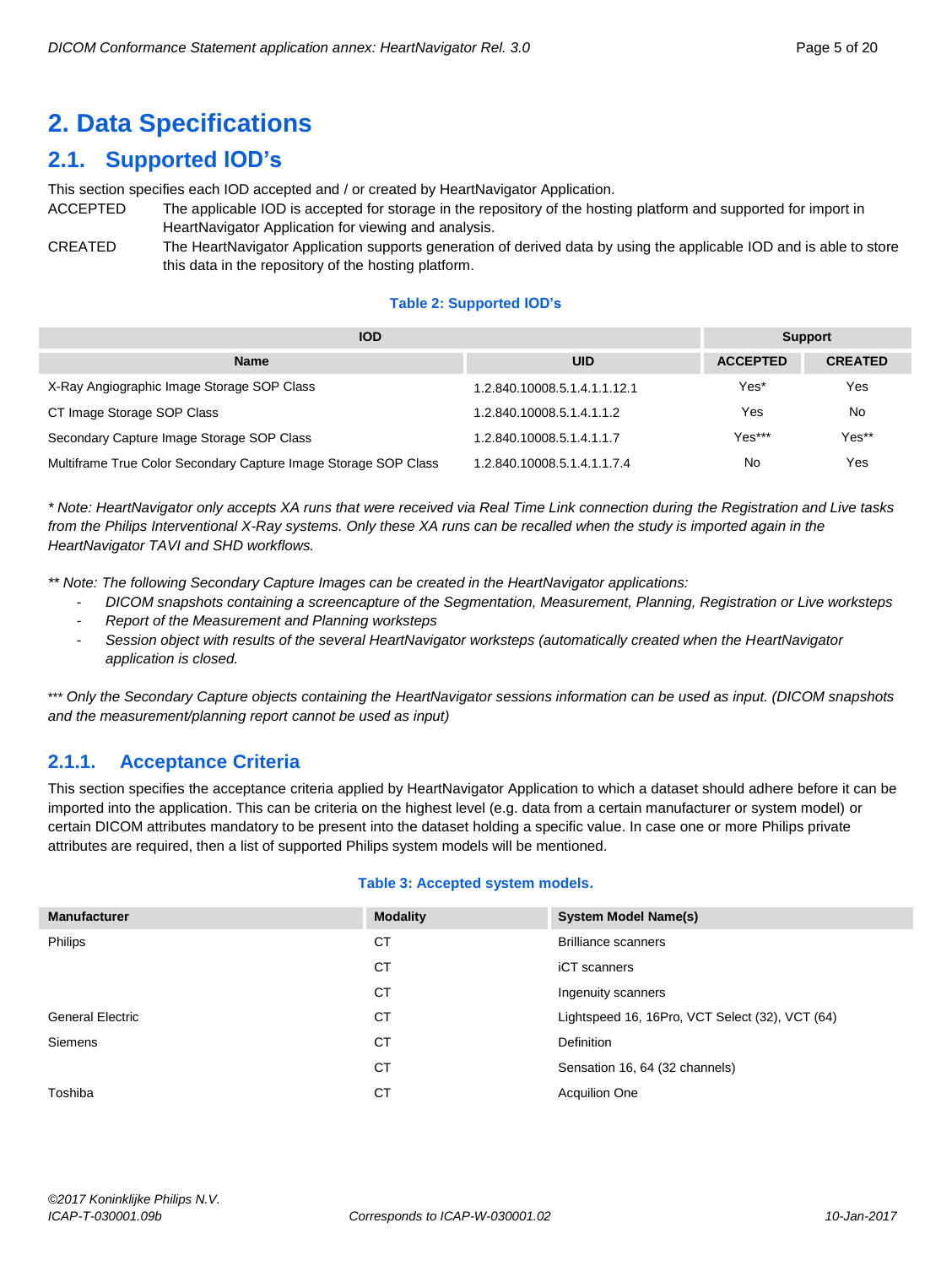#### **Table 4: Accepted transfer syntaxes per IOD**

| IOD         |            | <b>Transfer Syntax</b> |            |  |  |
|-------------|------------|------------------------|------------|--|--|
| <b>Name</b> | <b>UID</b> | Name                   | <b>UID</b> |  |  |
| N.A         |            | N.A                    | N.A        |  |  |

**Remark:** the acceptance of the transfer syntaxes per IOD is handled by the IW platform. See DCS of IW for the details of the supported transfer syntaxes.

#### **Table 5: Accepted attribute values for CT image storage SOP**

| <b>Attribute Name</b> | <b>Attribute Number</b> | Values / Comments         |
|-----------------------|-------------------------|---------------------------|
| SOP Class UID         | 0008.0016               | 1.2.840.10008.5.1.4.1.1.2 |
| <b>Bits Allocated</b> | 0028,0100               | 16                        |

The 3D volumetric CT datasets shall have the following characteristics:

- 1. The pixel spacing for each slice in both directions in the series is equal, i.e. square pixels (this is always the case for original datasets)
- 2. The series contains at least 4 slices (512x512 voxels of 2 bytes each) with a different slice location
- 3. All slices must have the same dimensions
- 4. The distance between all slices must be equal
- 5. In case the CT series contains only one volume (i.e. no multiphase volumes or volumes under different orientations) the user can select a volume to start the application with. In case the CT series is selected to start the application, the most recent / first volume is selected.
- 6. The CT series must be contrast enhanced (this is however not explicitly checked by HeartNavigator)

When using DERIVED DICOM data sets, the application may not work correctly. The end user is advised not to use this type of data sets via the Derived Dataset message; this message is only shown when no session data is available.

When using a data set with more than 1600 slices, the application may show reduced performance. The end user is advised not to use such large data sets via the Large Dataset message; this message is only shown when no session data is available.

# <span id="page-5-0"></span>**2.1.2. Contents of Created IOD's**

This section specifies in detail the attribute contents of created data objects. Attributes are grouped together by its corresponding module as specified by DICOM standard. Philips private attributes are excluded for specification.

Abbreviations used in the Module table for the column "Presence of Value" are:

- ALWAYS The attribute is always present with a value
- EMPTY The attribute is always present without any value (attribute sent zero length)
- VNAP The attribute is always present and its Value is Not Always Present (attribute sent zero length if no value is present) ANAP The attribute is present under specified condition – if present then it will always have a value

The abbreviations used in the Module table for the column "Source" are:

- AUTO The attribute value is generated automatically
- CONFIG The attribute value source is a configurable parameter
- COPY The attribute value source is another SOP instance
- FIXED The attribute value is hard-coded in the application
- IMPLICIT The attribute value source is a user-implicit setting
- MPPS The attribute value is the same as that use for Modality Performed Procedure Step
- MWL The attribute value source is a Modality Worklist
- USER The attribute value source is explicit user input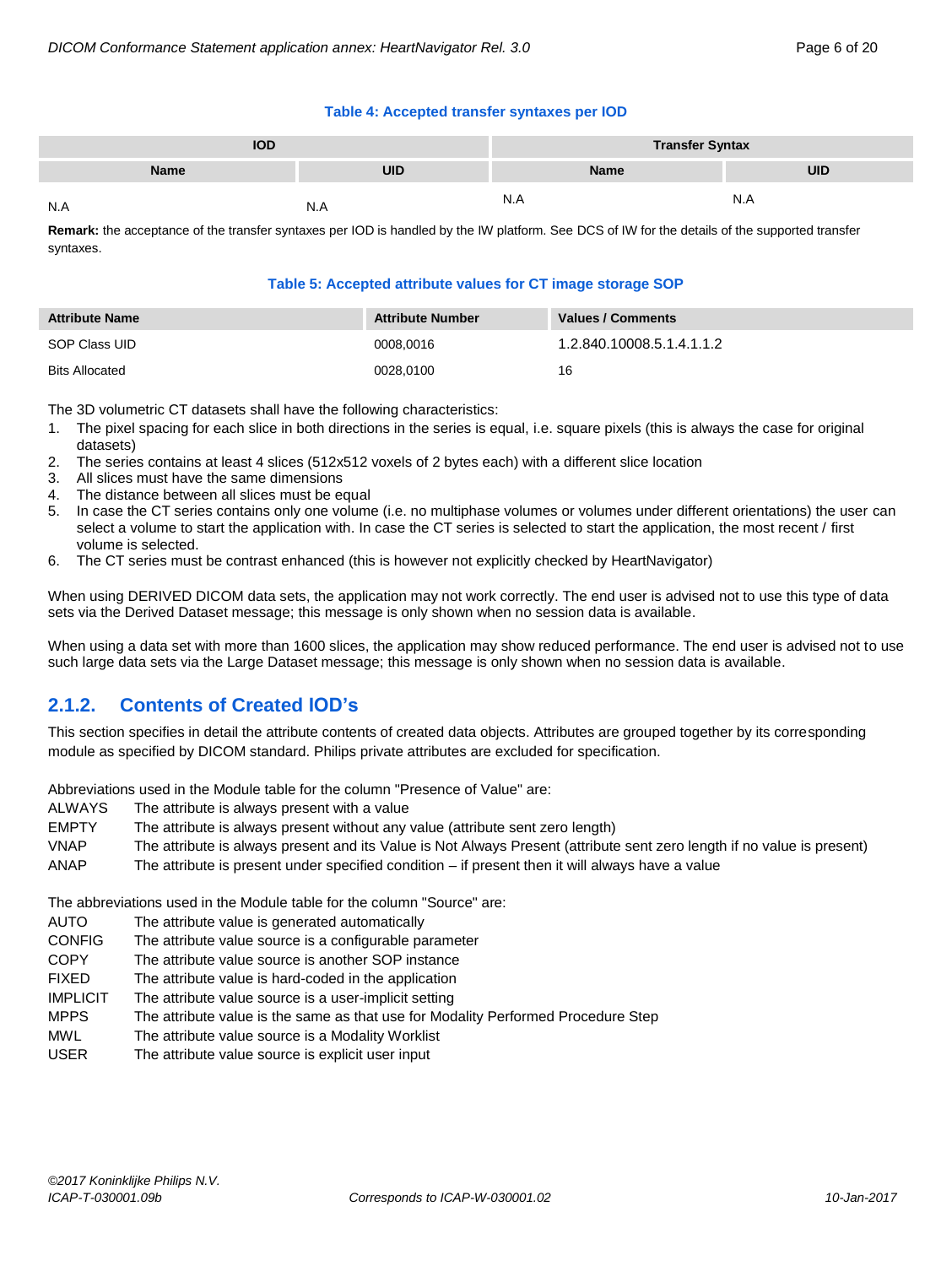## **Table 6: List of created SOP Classes**

| <b>SOP Class Name</b>                                           | <b>SOP Class UID</b>         |
|-----------------------------------------------------------------|------------------------------|
| X-Ray Angiographic Image Storage SOP Class                      | 1.2.840.10008.5.1.4.1.1.12.1 |
| Secondary Capture Image Storage SOP Class                       | 1.2.840.10008.5.1.4.1.1.7    |
| Multiframe True Color Secondary Capture Image Storage SOP Class | 1.2.840.10008.5.1.4.1.1.7.4  |

# <span id="page-6-0"></span>**2.1.2.1. X-Ray Angiographic Image Storage SOP Class**

# **Table 7: IOD of Created X-Ray Angiographic Image Storage Instances**

| <b>Information Entity</b> | <b>Module</b>                         | <b>Presence Of Module</b>                                                   |  |  |
|---------------------------|---------------------------------------|-----------------------------------------------------------------------------|--|--|
| Patient                   | <b>Patient Module</b>                 | ALWAYS (the content of these modules is copied from<br>the source CT study) |  |  |
| Study                     | <b>General Study Module</b>           | ALWAYS (the content of these modules is copied from<br>the source CT study) |  |  |
|                           | Patient Study Module                  | ALWAYS (the content of these modules is copied from<br>the source CT study) |  |  |
| <b>Series</b>             | <b>General Series Module</b>          | <b>ALWAYS</b>                                                               |  |  |
| Equipment                 | <b>General Equipment Module</b>       | <b>ALWAYS</b>                                                               |  |  |
| Image                     | General Image Module                  | <b>ALWAYS</b>                                                               |  |  |
|                           | Image Pixel Module                    | <b>ALWAYS</b>                                                               |  |  |
|                           | Cine Module                           | <b>ALWAYS</b>                                                               |  |  |
|                           | Multi-Frame Module                    | <b>ALWAYS</b>                                                               |  |  |
|                           | Display Shutter Module                | <b>ALWAYS</b>                                                               |  |  |
|                           | X-Ray Image Module                    | <b>ALWAYS</b>                                                               |  |  |
|                           | X-Ray Acquisition Module              | <b>ALWAYS</b>                                                               |  |  |
|                           | X-Ray Table Module                    | <b>ALWAYS</b>                                                               |  |  |
|                           | <b>XA Positioner Module</b>           | <b>ALWAYS</b>                                                               |  |  |
|                           | DX Detector Module                    | <b>ALWAYS</b>                                                               |  |  |
|                           | <b>VOI LUT Module</b>                 | <b>ALWAYS</b>                                                               |  |  |
|                           | <b>SOP Common Module</b>              | <b>ALWAYS</b>                                                               |  |  |
|                           | Extended DICOM and private attributes | <b>OPTIONAL</b>                                                             |  |  |

#### **Table 8: Patient Module**

| <b>Attribute Name</b>              | Tag       | <b>VR</b>     | Value | <b>Presence of</b><br>Value | <b>Source</b> | <b>Comment</b> |
|------------------------------------|-----------|---------------|-------|-----------------------------|---------------|----------------|
| <b>Referenced Patient Sequence</b> | 0008,1120 | -SQ           |       | ANAP                        | <b>COPY</b>   |                |
| Patient's Name                     | 0010.0010 | <b>PN</b>     |       | <b>VNAP</b>                 | <b>COPY</b>   |                |
| Patient ID                         | 0010.0020 | LO            |       | <b>VNAP</b>                 | <b>COPY</b>   |                |
| Patient's Birth Date               | 0010,0030 | DA            |       | <b>VNAP</b>                 | <b>COPY</b>   |                |
| Patient's Sex                      | 0010,0040 | <sub>CS</sub> |       | <b>VNAP</b>                 | <b>COPY</b>   |                |

#### **Table 9: General Study Module**

| <b>Attribute Name</b>      | Tag       | <b>VR</b> | Value | <b>Presence of</b><br>Value | <b>Source</b> | <b>Comment</b> |
|----------------------------|-----------|-----------|-------|-----------------------------|---------------|----------------|
| <b>Study Date</b>          | 0008,0020 | DA        |       | <b>VNAP</b>                 | <b>COPY</b>   |                |
| <b>Study Time</b>          | 0008,0030 | TM        |       | <b>VNAP</b>                 | <b>COPY</b>   |                |
| <b>Accession Number</b>    | 0008,0050 | <b>SH</b> |       | <b>VNAP</b>                 | <b>COPY</b>   |                |
| Referring Physician's Name | 0008,0090 | <b>PN</b> |       | <b>VNAP</b>                 | <b>COPY</b>   |                |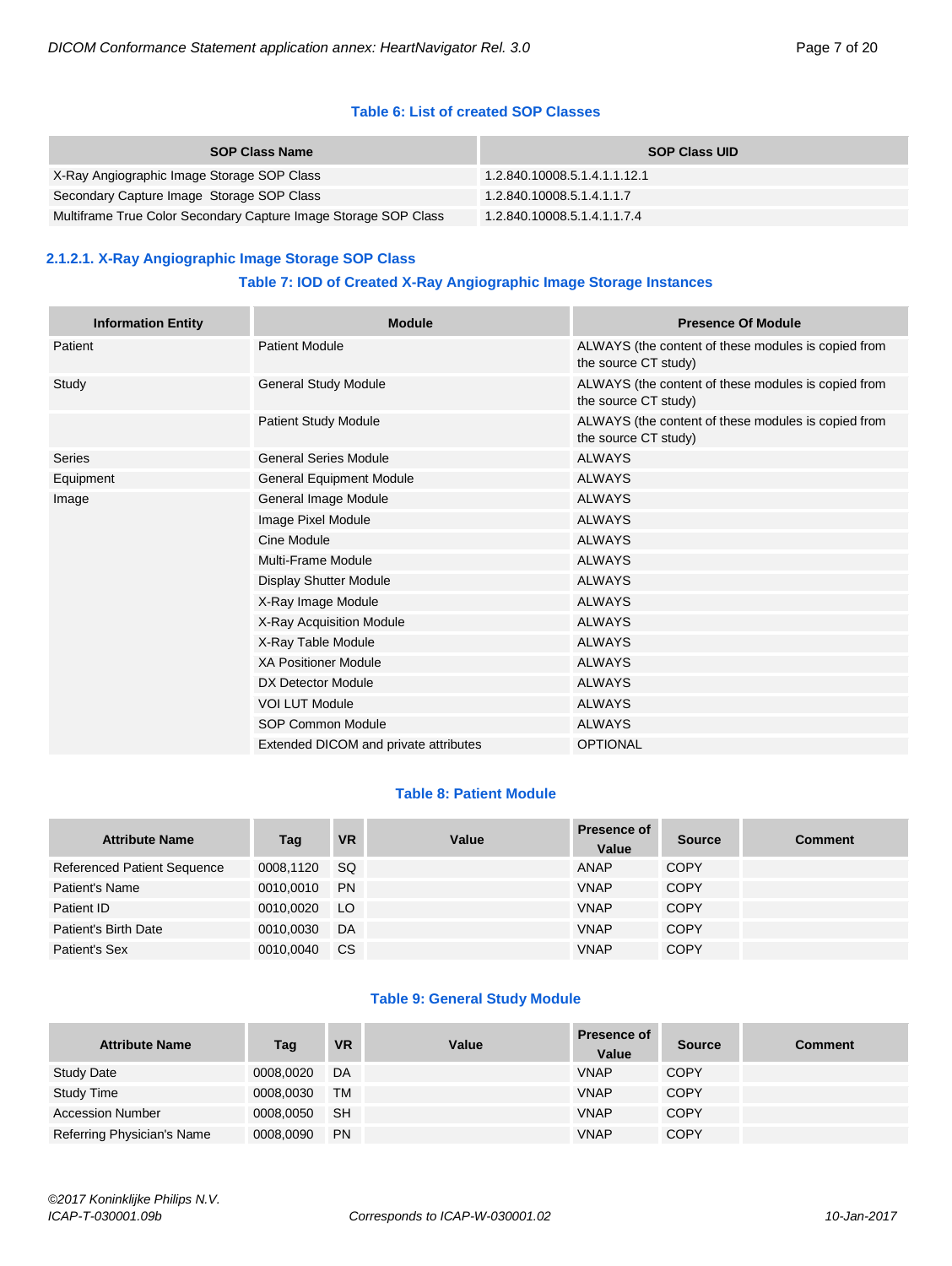| <b>Attribute Name</b>               | Tag       | <b>VR</b> | Value | <b>Presence of</b><br>Value | <b>Source</b> | <b>Comment</b> |
|-------------------------------------|-----------|-----------|-------|-----------------------------|---------------|----------------|
| <b>Study Description</b>            | 0008,1030 | LO.       |       | <b>VNAP</b>                 | <b>COPY</b>   |                |
| Procedure Code Sequence             | 0008,1032 | SQ.       |       | ANAP                        | <b>COPY</b>   |                |
| > Code Value                        | 0008.0100 | <b>SH</b> |       | <b>ALWAYS</b>               | <b>COPY</b>   |                |
| > Coding Scheme Designator          | 0008,0102 | <b>SH</b> |       | <b>ALWAYS</b>               | <b>COPY</b>   |                |
| > Code Meaning                      | 0008,0104 | LO.       |       | <b>ALWAYS</b>               | <b>COPY</b>   |                |
| Name Of Physicians Reading<br>Study | 0008.1060 | <b>PN</b> |       | <b>VNAP</b>                 | <b>COPY</b>   |                |
| <b>Referenced Study Sequence</b>    | 0008,1110 |           |       | <b>ANAP</b>                 | <b>COPY</b>   |                |
| Study Instance UID                  | 0020,000D | <b>UI</b> |       | <b>ALWAYS</b>               | <b>COPY</b>   |                |
| Study ID                            | 0020.0010 | <b>SH</b> |       | <b>VNAP</b>                 | <b>COPY</b>   |                |

# **Table 10: Patient Study Module**

| <b>Attribute Name</b> | Tag       | <b>VR</b> | Value | <b>Presence of</b><br>Value | <b>Source</b> | <b>Comment</b> |
|-----------------------|-----------|-----------|-------|-----------------------------|---------------|----------------|
| Patient's Age         | 0010.1010 | AS        |       | ANAP                        | <b>COPY</b>   |                |
| Patient's Size        | 0010,1020 | <b>DS</b> |       | <b>ANAP</b>                 | <b>COPY</b>   |                |
| Patient's Weight      | 0010,1030 | DS.       |       | <b>ANAP</b>                 | <b>COPY</b>   |                |

#### **Table 11: General Series Module**

| <b>Attribute Name</b>                  | <b>Tag</b> | <b>VR</b> | Value | <b>Presence of</b><br>Value | <b>Source</b> | <b>Comment</b> |
|----------------------------------------|------------|-----------|-------|-----------------------------|---------------|----------------|
| Series Date                            | 0008,0021  | DA        |       | <b>ALWAYS</b>               | <b>AUTO</b>   |                |
| Series Time                            | 0008,0031  | <b>TM</b> |       | <b>ALWAYS</b>               | <b>AUTO</b>   |                |
| Modality                               | 0008,0060  | CS XA     |       | <b>ALWAYS</b>               | <b>FIXED</b>  |                |
| Series Description                     | 0008,103E  | LO        |       | <b>VNAP</b>                 | <b>COPY</b>   |                |
| Performing Physician's Name            | 0008,1050  | <b>PN</b> |       | <b>VNAP</b>                 | <b>COPY</b>   |                |
| <b>Related Series Sequence</b>         | 0008,1250  | SQ        |       | <b>VNAP</b>                 | <b>COPY</b>   |                |
| >Study Instance UID                    | 0020,000D  | UI        |       | <b>ALWAYS</b>               | <b>COPY</b>   |                |
| >Series Instance UID                   | 0020,000E  | UI        |       | <b>ALWAYS</b>               | <b>COPY</b>   |                |
| >Purpose of Reference Code<br>Sequence | 0040,A170  | <b>SQ</b> |       | <b>VNAP</b>                 | <b>COPY</b>   |                |
| Series Instance UID                    | 0020,000E  | UI        |       | <b>ALWAYS</b>               | <b>AUTO</b>   |                |
| Series Number                          | 0020,0011  | <b>IS</b> |       | <b>ALWAYS</b>               | <b>AUTO</b>   |                |
| Performed Procedure Step Start<br>Date | 0040,0244  | DA        |       | <b>ANAP</b>                 | <b>COPY</b>   |                |
| Performed Procedure Step Start<br>Time | 0040,0245  | <b>TM</b> |       | <b>ANAP</b>                 | <b>COPY</b>   |                |
| Performed Procedure Step ID            | 0040,0253  | <b>SH</b> |       | <b>ANAP</b>                 | <b>COPY</b>   |                |

# **Table 12: General Equipment Module**

| <b>Attribute Name</b>   | Tag       | <b>VR</b> | Value          | <b>Presence of</b><br>Value | <b>Source</b> | <b>Comment</b> |
|-------------------------|-----------|-----------|----------------|-----------------------------|---------------|----------------|
| Manufacturer            | 0008.0070 | LO        | <b>Philips</b> | <b>ALWAYS</b>               | <b>AUTO</b>   |                |
| <b>Institution Name</b> | 0008,0080 | LO        |                | <b>VNAP</b>                 | <b>COPY</b>   |                |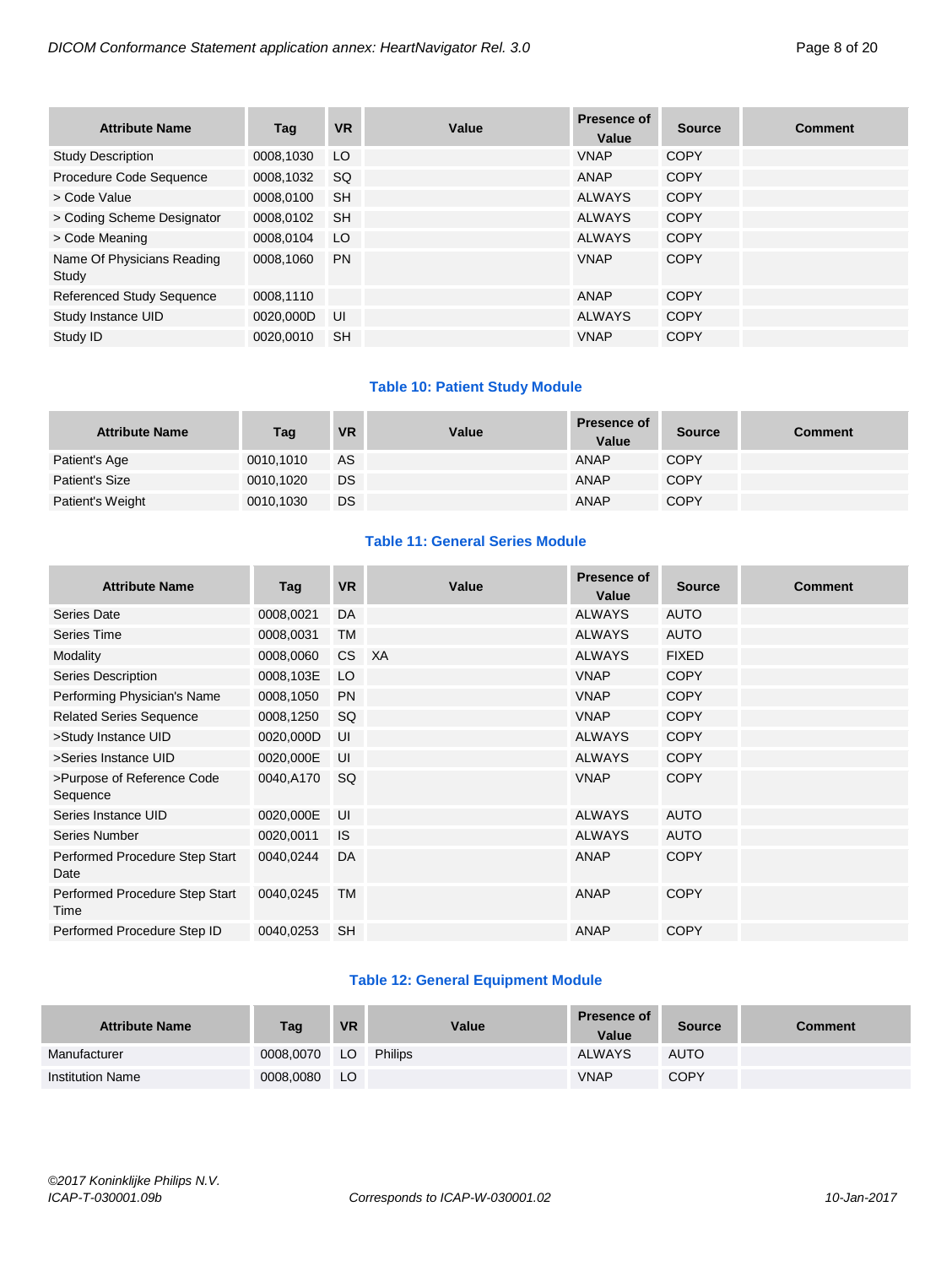| <b>Attribute Name</b>     | Tag       | <b>VR</b> | Value                                               | Presence of<br>Value | <b>Source</b> | <b>Comment</b>                                                                      |
|---------------------------|-----------|-----------|-----------------------------------------------------|----------------------|---------------|-------------------------------------------------------------------------------------|
| Manufacturer's Model Name | 0008.1090 | LO        | HeartNavigator - SHD<br>or<br>HeartNavigator - TAVI | <b>ALWAYS</b>        | <b>AUTO</b>   | Value depends on the<br>HeartNavigator workflow<br>that has received the XA<br>run. |
| Device Serial Number      | 0018,1000 | LO.       |                                                     | <b>VNAP</b>          | <b>CONFIG</b> |                                                                                     |
| Software Versions         | 0018.1020 | LO.       | 3.0.x                                               | <b>VNAP</b>          | <b>AUTO</b>   | where "x" is the detailed<br>application SW version.                                |

# **Table 13: General Image Module**

| <b>Attribute Name</b>       | Tag       | <b>VR</b> | Value                                               | Presence of<br>Value | <b>Source</b> | <b>Comment</b> |
|-----------------------------|-----------|-----------|-----------------------------------------------------|----------------------|---------------|----------------|
| Image Type                  | 0008,0008 | CS        | <b>ORIGINAL\</b><br><b>PRIMARY\</b><br>SINGLE PLANE | <b>ALWAYS</b>        | <b>COPY</b>   |                |
| <b>Acquisition Date</b>     | 0008,0022 | DA        |                                                     | <b>VNAP</b>          | <b>COPY</b>   |                |
| <b>Content Date</b>         | 0008,0023 | DA        |                                                     | <b>VNAP</b>          | <b>AUTO</b>   |                |
| <b>Acquisition Time</b>     | 0008,0032 | <b>TM</b> |                                                     | <b>VNAP</b>          | <b>COPY</b>   |                |
| <b>Content Time</b>         | 0008,0033 | <b>TM</b> |                                                     | <b>VNAP</b>          | <b>AUTO</b>   |                |
| Instance Number             | 0020,0013 | <b>IS</b> |                                                     | <b>VNAP</b>          | <b>AUTO</b>   |                |
| <b>Patient Orientation</b>  | 0020,0020 | <b>CS</b> |                                                     | <b>VNAP</b>          | <b>AUTO</b>   |                |
| Lossy Image Compression     | 0028,2110 | <b>CS</b> | 00                                                  | <b>ALWAYS</b>        | <b>AUTO</b>   |                |
| Icon Image Sequence         | 0088,0200 | SQ        |                                                     | <b>ALWAYS</b>        | <b>AUTO</b>   |                |
| >Samples per Pixel          | 0028,0002 | <b>US</b> | $\overline{1}$                                      | <b>ALWAYS</b>        | <b>AUTO</b>   |                |
| >Photometric Interpretation | 0028,0004 | CS        | MONOCHROME2                                         | <b>ALWAYS</b>        | <b>AUTO</b>   |                |
| >Rows                       | 0028,0010 | US.       | 128                                                 | <b>ALWAYS</b>        | <b>FIXED</b>  |                |
| >Columns                    | 0028,0011 | US        | 128                                                 | <b>ALWAYS</b>        | <b>FIXED</b>  |                |
| >Bits Allocated             | 0028,0100 | <b>US</b> | 8                                                   | <b>ALWAYS</b>        | <b>FIXED</b>  |                |
| >Bits Stored                | 0028,0101 | US        | 8                                                   | <b>ALWAYS</b>        | <b>FIXED</b>  |                |
| >High Bit                   | 0028,0102 | US.       | $\overline{7}$                                      | <b>ALWAYS</b>        | <b>FIXED</b>  |                |
| >Pixel Representation       | 0028,0103 | US.       | $\overline{0}$                                      | <b>ALWAYS</b>        | <b>FIXED</b>  |                |
| >Pixel Data                 | 7FE0,0010 | <b>OB</b> |                                                     | <b>ALWAYS</b>        | <b>AUTO</b>   |                |

# **Table 14: Image Pixel Module**

| <b>Attribute Name</b>       | Tag       | <b>VR</b>        | Value          | <b>Presence of</b><br>Value | <b>Source</b> | <b>Comment</b> |
|-----------------------------|-----------|------------------|----------------|-----------------------------|---------------|----------------|
| Samples per Pixel           | 0028,0002 | US.              | $\overline{1}$ | <b>ALWAYS</b>               | <b>COPY</b>   |                |
| Photometric Interpretation  | 0028,0004 | CS.              | MONOCHROME2    | <b>ALWAYS</b>               | <b>COPY</b>   |                |
| Rows                        | 0028,0010 | US.              |                | <b>ALWAYS</b>               | <b>COPY</b>   |                |
| Columns                     | 0028,0011 | <b>US</b>        |                | <b>ALWAYS</b>               | <b>COPY</b>   |                |
| <b>Bits Allocated</b>       | 0028,0100 | US.              | 16             | <b>ALWAYS</b>               | <b>FIXED</b>  |                |
| <b>Bits Stored</b>          | 0028.0101 | US.              | 16             | <b>ALWAYS</b>               | <b>FIXED</b>  |                |
| High Bit                    | 0028,0102 | US.              | 15             | <b>ALWAYS</b>               | <b>COPY</b>   |                |
| <b>Pixel Representation</b> | 0028,0103 | US.              | $\overline{0}$ | <b>ALWAYS</b>               | <b>COPY</b>   |                |
| <b>Pixel Data</b>           | 7FE0.0010 | OB/<br><b>OW</b> |                | <b>ALWAYS</b>               | <b>AUTO</b>   |                |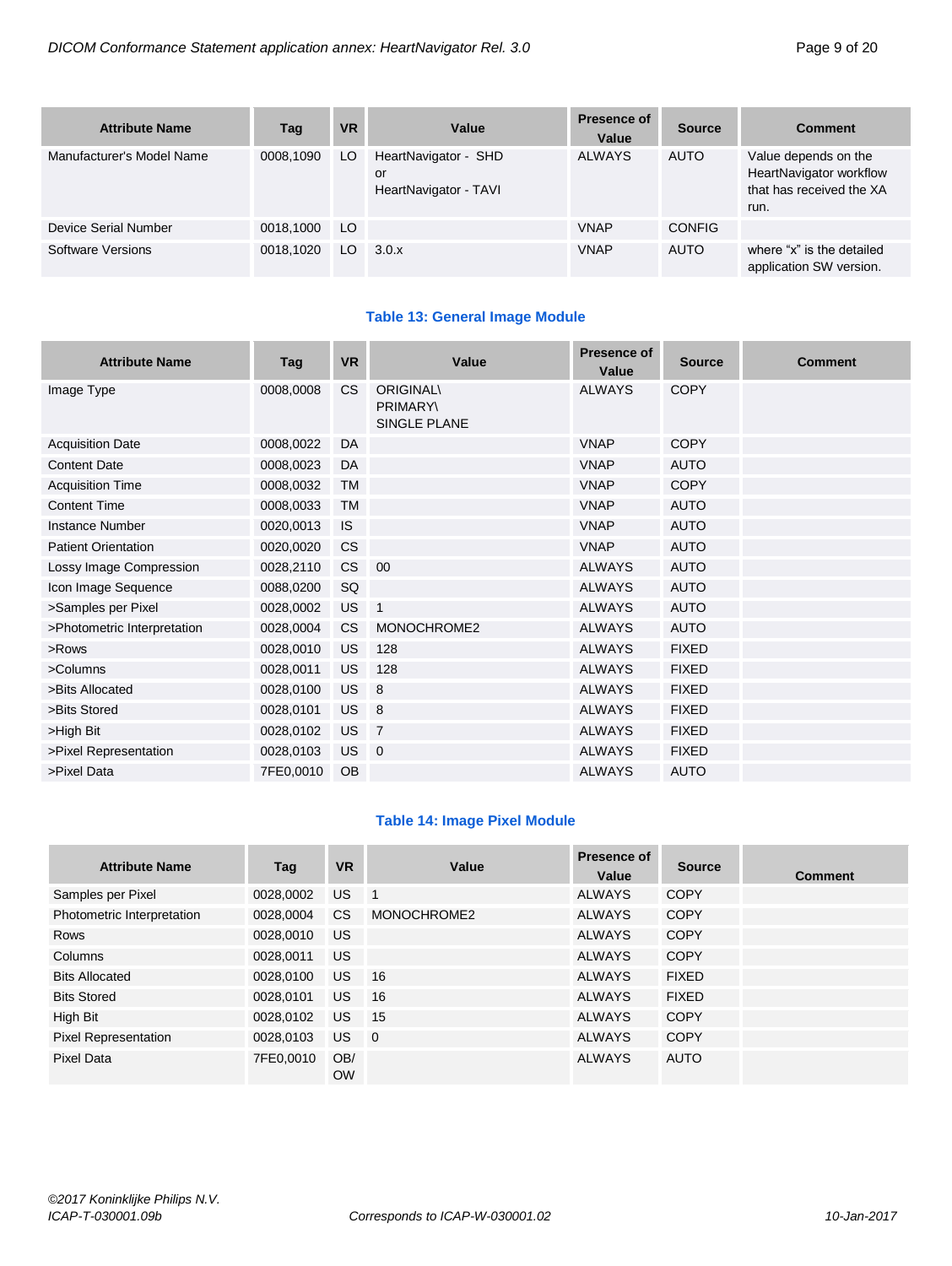#### **Table 15: Cine Module**

| <b>Attribute Name</b> | Tag       | <b>VR</b>   | Value | <b>Presence of</b><br>Value | <b>Source</b> | <b>Comment</b> |
|-----------------------|-----------|-------------|-------|-----------------------------|---------------|----------------|
| Cine Rate             | 0018,0040 | <b>I</b> IS |       | <b>VNAP</b>                 | COPY          |                |
| Frame Time            | 0018,1063 | DS          |       | <b>ALWAYS</b>               | <b>COPY</b>   |                |

#### **Table 16: Multi-Frame Module**

| <b>Attribute Name</b>   | Tag       | <b>VR</b> | Value    | <b>Presence of</b><br>Value | Source      | Comment |
|-------------------------|-----------|-----------|----------|-----------------------------|-------------|---------|
| Number of Frames        | 0028.0008 | - IS      |          | <b>ALWAYS</b>               | <b>COPY</b> |         |
| Frame Increment Pointer | 0028.0009 | AT        | 00181063 | <b>ALWAYS</b>               | <b>COPY</b> |         |

# **Table 17: Display Shutter Module**

| <b>Attribute Name</b>             | Tag       | <b>VR</b> | Value              | <b>Presence of</b><br>Value | <b>Source</b> | <b>Comment</b> |
|-----------------------------------|-----------|-----------|--------------------|-----------------------------|---------------|----------------|
| <b>Shutter Shape</b>              | 0018.1600 | CS.       | <b>RECTANGULAR</b> | <b>ALWAYS</b>               | <b>COPY</b>   |                |
| <b>Shutter Left Vertical Edge</b> | 0018,1602 | <b>IS</b> |                    | <b>ALWAYS</b>               | <b>COPY</b>   |                |
| Shutter Right Vertical Edge       | 0018.1604 | <b>IS</b> |                    | <b>ALWAYS</b>               | COPY          |                |
| Shutter Upper Horizontal Edge     | 0018,1606 | <b>IS</b> |                    | <b>ALWAYS</b>               | COPY          |                |
| Shutter Lower Horizontal Edge     | 0018,1608 | ⊟ IS      |                    | <b>ALWAYS</b>               | <b>COPY</b>   |                |

# **Table 18: X-Ray Image Module**

| <b>Attribute Name</b>               | Tag       | <b>VR</b> | Value                                                      | <b>Presence of</b><br>Value | <b>Source</b> | <b>Comment</b> |
|-------------------------------------|-----------|-----------|------------------------------------------------------------|-----------------------------|---------------|----------------|
| Image Type                          | 0008.0008 | <b>CS</b> | <b>ORIGINAL\</b><br><b>PRIMARY\</b><br><b>SINGLE PLANE</b> | <b>ALWAYS</b>               | <b>FIXED</b>  |                |
| Samples per Pixel                   | 0028,0002 | US.       | $\overline{1}$                                             | <b>ALWAYS</b>               | <b>FIXED</b>  |                |
| Photometric Interpretation          | 0028,0004 | CS.       | MONOCHROME2                                                | <b>ALWAYS</b>               | <b>FIXED</b>  |                |
| Frame Increment Pointer             | 0028,0009 | AT        | 00181063                                                   | <b>ALWAYS</b>               | <b>FIXED</b>  |                |
| <b>Bits Allocated</b>               | 0028,0100 | US.       | 16                                                         | <b>ALWAYS</b>               | <b>FIXED</b>  |                |
| <b>Bits Stored</b>                  | 0028,0101 | US.       | 16                                                         | <b>ALWAYS</b>               | <b>FIXED</b>  |                |
| High Bit                            | 0028,0102 | US.       | 15                                                         | <b>ALWAYS</b>               | <b>FIXED</b>  |                |
| <b>Pixel Representation</b>         | 0028,0103 | US.       | $\overline{0}$                                             | <b>ALWAYS</b>               | <b>FIXED</b>  |                |
| <b>Pixel Intensity Relationship</b> | 0028,1040 | <b>CS</b> | <b>LIN</b>                                                 | <b>ALWAYS</b>               | <b>FIXED</b>  |                |
| Lossy Image Compression             | 0028.2110 | CS.       | 00                                                         | <b>ALWAYS</b>               | <b>FIXED</b>  |                |

# **Table 19: X-Ray Acquisition Module**

| <b>Attribute Name</b>    | Tag       | <b>VR</b> | Value | <b>Presence of</b><br>Value | <b>Source</b> | <b>Comment</b> |
|--------------------------|-----------|-----------|-------|-----------------------------|---------------|----------------|
| <b>KVP</b>               | 0018,0060 | DS        |       | <b>ALWAYS</b>               | <b>COPY</b>   |                |
| Exposure                 | 0018,1152 | <b>IS</b> |       | <b>ALWAYS</b>               | <b>COPY</b>   |                |
| <b>Radiation Setting</b> | 0018,1155 | CS SC     |       | <b>ALWAYS</b>               | <b>COPY</b>   |                |
| Imager Pixel Spacing     | 0018,1164 | DS        |       | <b>ALWAYS</b>               | <b>COPY</b>   |                |
| <b>Pixel Spacing</b>     | 0028,0030 | DS        |       | ANAP                        | <b>COPY</b>   |                |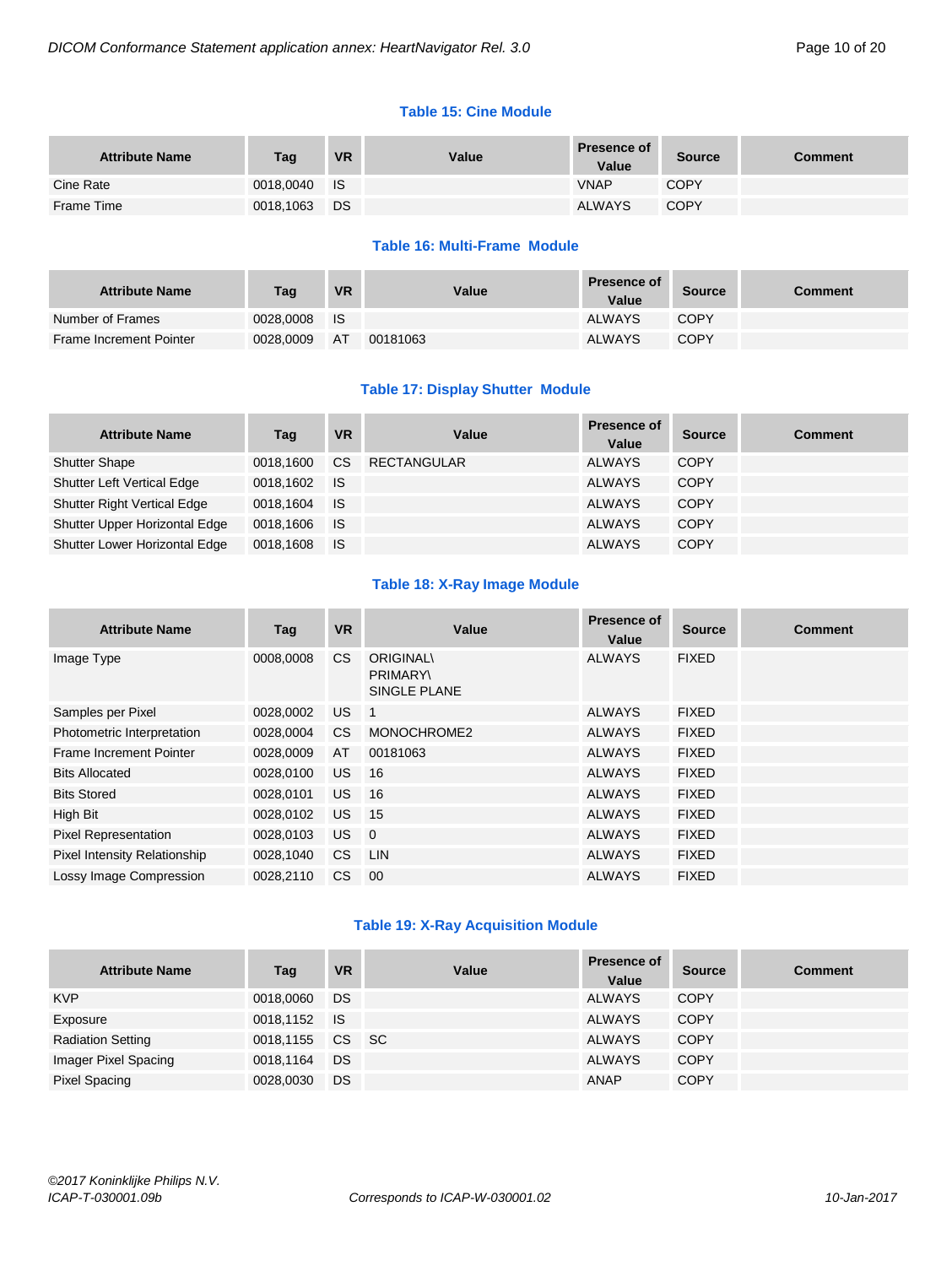# **Table 20: X-Ray Table Module**

| <b>Attribute Name</b> | Tag       | <b>VR</b> | Value     | <b>Presence of</b><br>Value | <b>Source</b> | Comment |
|-----------------------|-----------|-----------|-----------|-----------------------------|---------------|---------|
| <b>Table Motion</b>   | 0018.1134 |           | CS STATIC | <b>VNAP</b>                 | COPY          |         |
| Table Angle           | 0018,1138 | <b>DS</b> |           | <b>ANAP</b>                 | <b>COPY</b>   |         |

# **Table 21: XA Positioner Module**

| <b>Attribute Name</b>                          | Taq       | <b>VR</b> | Value | <b>Presence</b><br>of Value | <b>Source</b> | <b>Comment</b> |
|------------------------------------------------|-----------|-----------|-------|-----------------------------|---------------|----------------|
| Distance Source to Patient                     | 0018.1111 | DS.       |       | ANAP                        | <b>COPY</b>   |                |
| Distance Source to Patient                     | 0018,1111 | <b>DS</b> |       | ANAP                        | <b>COPY</b>   |                |
| <b>Positioner Motion</b>                       | 0018,1500 | <b>CS</b> |       | ANAP                        | <b>COPY</b>   |                |
| <b>Positioner Primary Angle</b>                | 0018,1510 | <b>DS</b> |       | <b>VNAP</b>                 | <b>COPY</b>   |                |
| <b>Positioner Secondary Angle</b>              | 0018.1511 | <b>DS</b> |       | <b>VNAP</b>                 | <b>COPY</b>   |                |
| <b>Positioner Primary Angle</b><br>Increment   | 0018,1520 | <b>DS</b> |       | ANAP                        | <b>COPY</b>   |                |
| <b>Positioner Secondary Angle</b><br>Increment | 0018.1521 | <b>DS</b> |       | ANAP                        | <b>COPY</b>   |                |

#### **Table 22: DX Detector Module**

| <b>Attribute Name</b> | Taq       | <b>VR</b> | Value | <b>Presence</b><br>of Value | <b>Source</b> | Comment |
|-----------------------|-----------|-----------|-------|-----------------------------|---------------|---------|
| Imager Pixel Spacing  | 0018.1164 | DS        |       | <b>ALWAYS</b>               | COPY          |         |
| Pixel Spacing         | 0028.0030 | DS        |       | ANAP                        | <b>COPY</b>   |         |

# **Table 23: VOI LUT Module**

| <b>Attribute Name</b> | Tag       | <b>VR</b> | Value | <b>Presence</b><br>of Value | <b>Source</b> | Comment |
|-----------------------|-----------|-----------|-------|-----------------------------|---------------|---------|
| <b>Window Center</b>  | 0028.1050 | DS        |       | ALWAYS                      | COPY          |         |
| Window Width          | 0028,1051 | <b>DS</b> |       | <b>ALWAYS</b>               | <b>COPY</b>   |         |

# **Table 24: SOP Common Module**

| <b>Attribute Name</b>  | Tag       | <b>VR</b> | Value                        | <b>Presence</b><br>of Value | <b>Source</b> | <b>Comment</b> |
|------------------------|-----------|-----------|------------------------------|-----------------------------|---------------|----------------|
| Instance Creation Date | 0008.0012 | DA        |                              | <b>ALWAYS</b>               | AUTO          |                |
| Instance Creation Time | 0008.0013 | <b>TM</b> |                              | ALWAYS                      | AUTO          |                |
| SOP Class UID          | 0008.0016 | UI        | 1.2.840.10008.5.1.4.1.1.12.1 | ALWAYS                      | <b>FIXED</b>  |                |
| SOP Instance UID       | 0008.0018 | - UI      |                              | <b>ALWAYS</b>               | AUTO          |                |
| Instance Number        | 0020.0013 | - IS      |                              | <b>ALWAYS</b>               | AUTO          |                |

#### **Table 25: Extended DICOM and private attributes for X-Ray Angiographic Image Storage SOP Class**

| <b>Attribute Name</b>   | Tag       | <b>VR</b> | Value      | <b>Presence</b><br>of Value | <b>Source</b> | <b>Comment</b> |
|-------------------------|-----------|-----------|------------|-----------------------------|---------------|----------------|
| Modalities In Study     | 0008.0061 | CS.       |            | ANAP                        | <b>COPY</b>   |                |
| <b>Conversion Type</b>  | 0008.0064 | CS.       | <b>WSD</b> | ANAP                        | <b>AUTO</b>   |                |
| <b>Medical Alerts</b>   | 0010,2000 | <b>LO</b> |            | <b>ANAP</b>                 | <b>COPY</b>   |                |
| Allergies               | 0010,2110 | <b>LO</b> |            | <b>ANAP</b>                 | <b>COPY</b>   |                |
| <b>Pregnancy Status</b> | 0010,21C0 | US.       |            | <b>ANAP</b>                 | <b>COPY</b>   |                |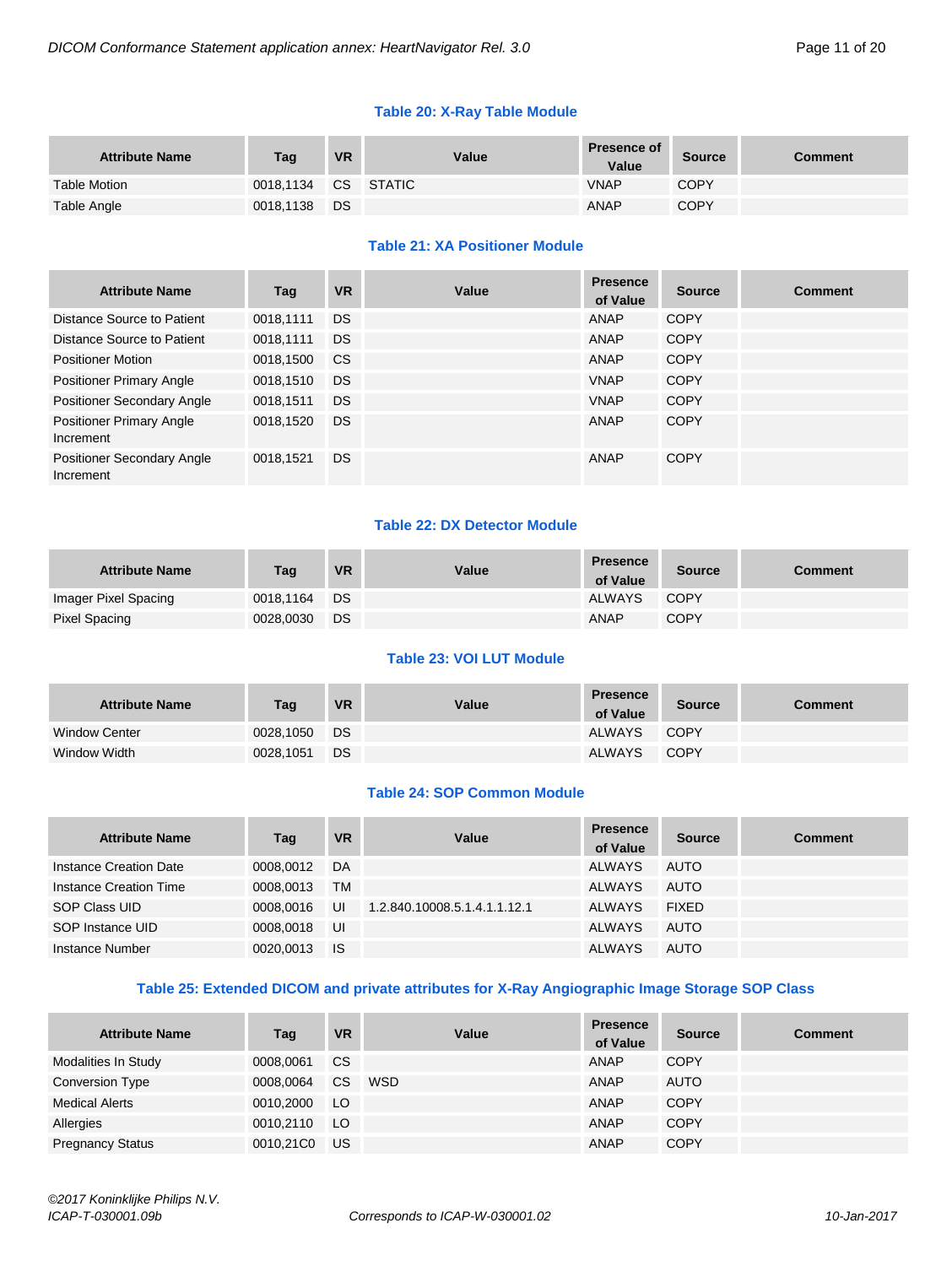| <b>Attribute Name</b>                     | Tag       | <b>VR</b> | Value                        | <b>Presence</b><br>of Value | <b>Source</b> | <b>Comment</b> |
|-------------------------------------------|-----------|-----------|------------------------------|-----------------------------|---------------|----------------|
| <b>Table Horizontal Rotation Angle</b>    | 0018,9469 | <b>FL</b> |                              | <b>ANAP</b>                 | <b>COPY</b>   |                |
| Table Cradle Tilt Angle                   | 0018,9471 | <b>FL</b> |                              | <b>ANAP</b>                 | <b>COPY</b>   |                |
| Frame Of Reference UID                    | 0020,0052 | UI        |                              | <b>ANAP</b>                 | <b>AUTO</b>   |                |
| Position Reference Indicator              | 0020,1040 | LO        |                              | <b>ANAP</b>                 | <b>COPY</b>   |                |
| Number Of Study Related<br>Series         | 0020,1206 | <b>IS</b> |                              | <b>ANAP</b>                 | <b>COPY</b>   |                |
| Number Of Study Related<br>Instances      | 0020,1208 | <b>IS</b> |                              | <b>ANAP</b>                 | <b>COPY</b>   |                |
| <b>Requesting Service</b>                 | 0032,1033 | LO        |                              | <b>ANAP</b>                 | <b>COPY</b>   |                |
| <b>Requested Procedure</b><br>Description | 0032,1060 | LO        |                              | <b>ANAP</b>                 | <b>COPY</b>   |                |
| <b>Requested Contrast Agent</b>           | 0032,1070 | LO        |                              | <b>ANAP</b>                 | <b>COPY</b>   |                |
| <b>Special Needs</b>                      | 0038,0050 | LO        |                              | <b>ANAP</b>                 | <b>COPY</b>   |                |
| <b>Patient State</b>                      | 0038,0500 | LO        |                              | <b>ANAP</b>                 | <b>COPY</b>   |                |
| <b>Private Creator</b>                    | 2001,0010 | LO        | Philips Imaging DD 001       | <b>ANAP</b>                 | <b>AUTO</b>   |                |
| <b>Private Creator</b>                    | 2001,0011 | LO        | Philips Imaging DD 002       | <b>ANAP</b>                 | <b>AUTO</b>   |                |
| <b>Private Creator</b>                    | 2003,0010 | LO        | Philips X-ray Imaging DD 001 |                             |               |                |
| <b>Private Creator</b>                    | 2003,0012 | LO        | Philips X-ray Imaging DD 003 |                             |               |                |
| <b>Private Creator</b>                    | 2003,0020 | LO        | Philips X-ray Imaging DD 017 |                             |               |                |
| <b>Private Creator</b>                    | 2003,0023 | LO        | Philips X-ray Imaging DD 020 |                             |               |                |
| <b>Private Creator</b>                    | 2003,0028 | LO        | Philips X-ray Imaging DD 025 |                             |               |                |

# <span id="page-11-0"></span>**2.1.2.2. Secondary Capture Image Storage SOP class**

#### **Table 26: IOD of Created Secondary Capture Image Storage SOP Class Instances**

| <b>Information Entity</b> | <b>Module</b>                         | <b>Presence Of Module</b>                                                   |  |  |  |
|---------------------------|---------------------------------------|-----------------------------------------------------------------------------|--|--|--|
| Patient                   | <b>Patient Module</b>                 | ALWAYS (the content of these modules is copied<br>from the source CT study) |  |  |  |
| Study                     | <b>General Study Module</b>           | ALWAYS (the content of these modules is copied<br>from the source CT study) |  |  |  |
|                           | <b>Patient Study Module</b>           | ALWAYS (the content of these modules is copied<br>from the source CT study) |  |  |  |
| Series                    | <b>General Series Module</b>          | <b>ALWAYS</b>                                                               |  |  |  |
| Equipment                 | <b>General Equipment Module</b>       | <b>ALWAYS</b>                                                               |  |  |  |
|                           | <b>SC Equipment Module</b>            | <b>ALWAYS</b>                                                               |  |  |  |
| Image                     | General Image Module                  | <b>ALWAYS</b>                                                               |  |  |  |
|                           | Image Pixel Module                    | <b>ALWAYS</b>                                                               |  |  |  |
|                           | SC Image Module                       | CONDITIONAL (not present in session objects)                                |  |  |  |
|                           | <b>VOI LUT Module</b>                 | CONDITIONAL (only present in session objects)                               |  |  |  |
|                           | <b>SOP Common Module</b>              | <b>ALWAYS</b>                                                               |  |  |  |
|                           | Extended DICOM and private attributes | <b>CONDITIONAL</b>                                                          |  |  |  |

#### **Table 27: Patient Module**

| <b>Attribute Name</b>              | Tag       | <b>VR</b> | Value | <b>Presence</b><br>of Value | <b>Source</b> | <b>Comment</b> |
|------------------------------------|-----------|-----------|-------|-----------------------------|---------------|----------------|
| <b>Referenced Patient Sequence</b> | 0008.1120 | SQ.       |       | <b>ANAP</b>                 | <b>COPY</b>   |                |
| Patient's Name                     | 0010.0010 | <b>PN</b> |       | <b>VNAP</b>                 | <b>COPY</b>   |                |
| Patient ID                         | 0010.0020 | LO        |       | <b>ALWAYS</b>               | <b>COPY</b>   |                |
| Patient's Birth Date               | 0010,0030 | DA        |       | <b>ALWAYS</b>               | COPY          |                |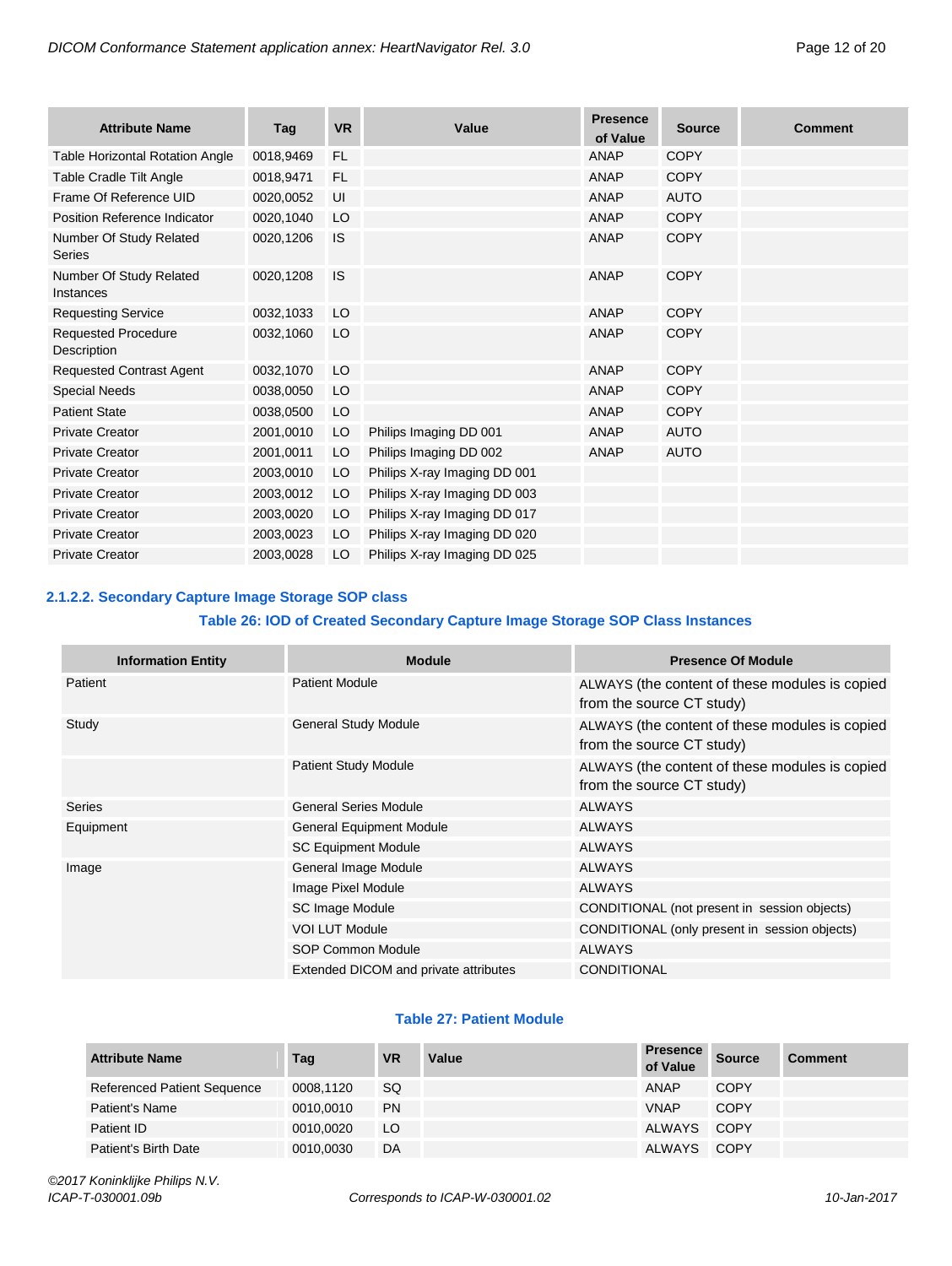| <b>Attribute Name</b> | Tag       | <b>VR</b> | Value | <b>Presence</b><br>of Value | <b>Source</b> | Comment |
|-----------------------|-----------|-----------|-------|-----------------------------|---------------|---------|
| Patient's Sex         | 0010.0040 | <b>CS</b> |       | ALWAYS                      | COPY          |         |

#### **Table 28: General Study Module**

| <b>Attribute Name</b>               | Tag       | <b>VR</b> | Value | <b>Presence</b><br>of Value | <b>Source</b> | <b>Comment</b> |
|-------------------------------------|-----------|-----------|-------|-----------------------------|---------------|----------------|
| <b>Study Date</b>                   | 0008,0020 | DA        |       | <b>ALWAYS</b>               | <b>COPY</b>   |                |
| Study Time                          | 0008,0030 | <b>TM</b> |       | <b>ALWAYS</b>               | <b>COPY</b>   |                |
| <b>Accession Number</b>             | 0008,0050 | <b>SH</b> |       | <b>VNAP</b>                 | <b>COPY</b>   |                |
| Referring Physician's Name          | 0008,0090 | <b>PN</b> |       | <b>VNAP</b>                 | <b>COPY</b>   |                |
| <b>Study Description</b>            | 0008,1030 | LO        |       | <b>VNAP</b>                 | <b>COPY</b>   |                |
| Procedure Code Sequence             | 0008,1032 | SQ        |       | <b>ANAP</b>                 | <b>COPY</b>   |                |
| > Code Value                        | 0008,0100 | <b>SH</b> |       | <b>ANAP</b>                 | <b>COPY</b>   |                |
| >Coding Scheme Designator           | 0008,0102 | <b>SH</b> |       | <b>ANAP</b>                 | <b>COPY</b>   |                |
| >Code Meaning                       | 0008,0104 | LO        |       | <b>ANAP</b>                 | <b>COPY</b>   |                |
| Name of Physicians Reading<br>Study | 0008.1060 | <b>PN</b> |       | <b>ANAP</b>                 | <b>COPY</b>   |                |
| <b>Referenced Study Sequence</b>    | 0008,1110 | SQ        |       | <b>ANAP</b>                 | <b>COPY</b>   |                |
| Study Instance UID                  | 0020,000D | UI        |       | <b>ALWAYS</b>               | <b>COPY</b>   |                |
| Study ID                            | 0020.0010 | <b>SH</b> |       | <b>ALWAYS</b>               | <b>COPY</b>   |                |

# **Table 29: Patient Study Module**

| <b>Attribute Name</b> | Tag       | <b>VR</b> | Value | <b>Presence</b><br>of Value | <b>Source</b> | <b>Comment</b> |
|-----------------------|-----------|-----------|-------|-----------------------------|---------------|----------------|
| Patient's Age         | 0010.1010 | AS        |       | <b>ANAP</b>                 | <b>COPY</b>   |                |
| <b>Patient's Size</b> | 0010,1020 | DS.       |       | ANAP                        | <b>COPY</b>   |                |
| Patient's Weight      | 0010,1030 | DA        |       | <b>ANAP</b>                 | <b>COPY</b>   |                |

# **Table 30: General Series Module**

| <b>Attribute Name</b>                  | Tag       | <b>VR</b> | Value                           | <b>Presence</b><br>of Value | <b>Source</b> | Comment                             |
|----------------------------------------|-----------|-----------|---------------------------------|-----------------------------|---------------|-------------------------------------|
| Series Date                            | 0008,0021 | DA        |                                 | <b>ALWAYS</b>               | <b>AUTO</b>   |                                     |
| Series Time                            | 0008,0031 | <b>TM</b> |                                 | <b>ALWAYS</b>               | AUTO          |                                     |
| Modality                               | 0008,0060 | <b>CS</b> | XA                              | <b>ALWAYS</b>               | <b>AUTO</b>   | In snapshots and<br>session objects |
|                                        |           |           | <b>DOC</b>                      |                             |               | In report                           |
| Series Description                     | 0008,103E | LO        | Snapshot_Movie                  | <b>ALWAYS</b>               | AUTO          | In DICOM snapshot                   |
|                                        |           |           | Session                         |                             |               | In session object                   |
|                                        |           |           | Planning and Measurement Report |                             |               | In report                           |
| <b>Related Series Sequence</b>         | 0008,1250 | <b>SQ</b> |                                 | ANAP                        | <b>AUTO</b>   |                                     |
| >Study Instance UID                    | 0020,000D | UI        |                                 | <b>ALWAYS</b>               | <b>COPY</b>   |                                     |
| >Series Instance UID                   | 0020,000E | UI        |                                 | <b>ALWAYS</b>               | <b>COPY</b>   |                                     |
| >Purpose of Reference Code<br>Sequence | 0040,A170 | SQ        |                                 | <b>EMPTY</b>                |               |                                     |
| Series Instance UID                    | 0020,000E | UI        |                                 | <b>ALWAYS</b>               | <b>AUTO</b>   |                                     |
| Series Number                          | 0020,0011 | <b>IS</b> |                                 | <b>ALWAYS</b>               | <b>AUTO</b>   |                                     |
| Performed Procedure Step Start<br>Date | 0040,0244 | DA        |                                 | ANAP                        | <b>COPY</b>   | Not present in session<br>object    |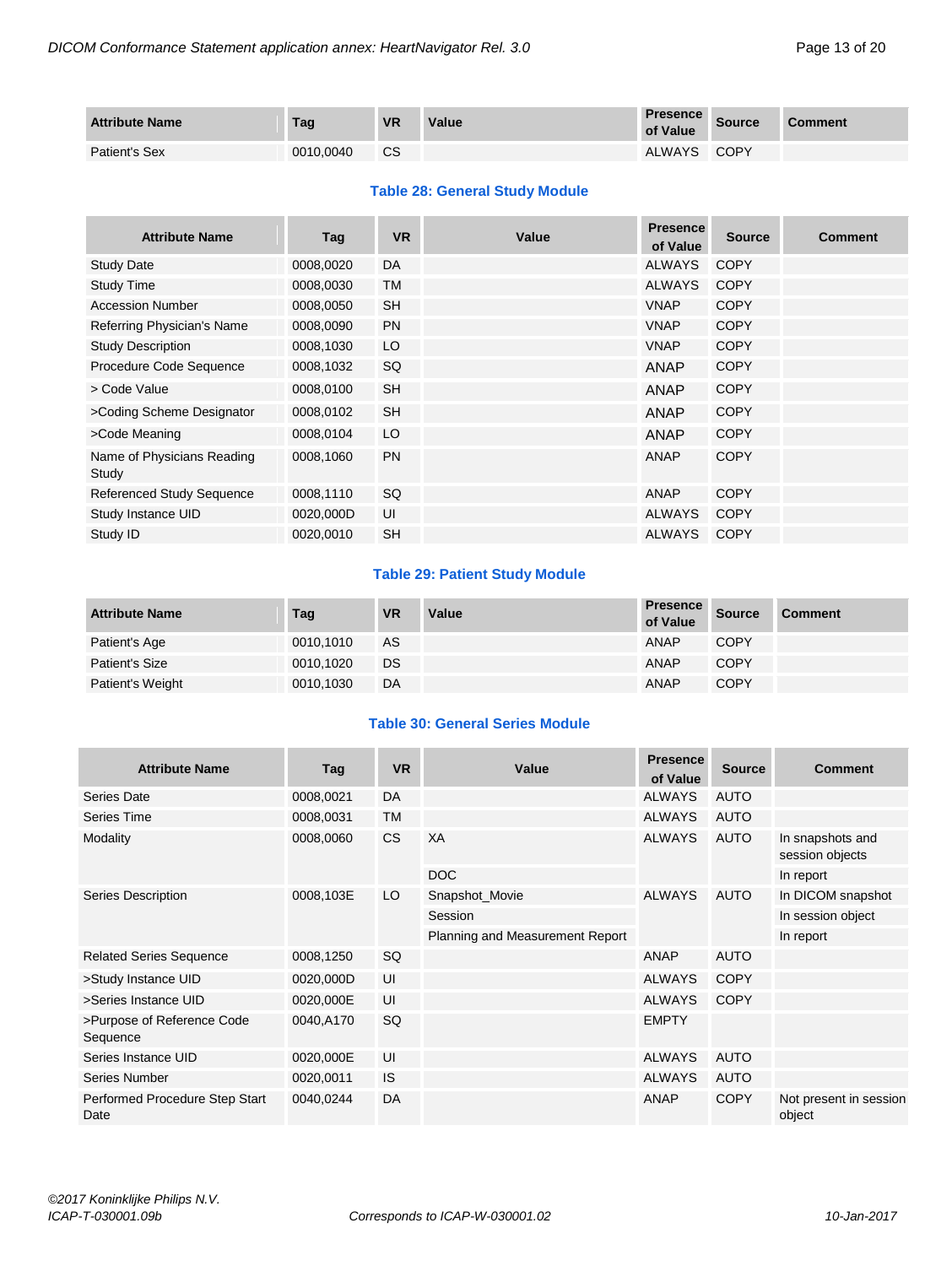| <b>Attribute Name</b>                  | Tag       | <b>VR</b> | Value | <b>Presence</b><br>of Value | <b>Source</b> | <b>Comment</b>                   |
|----------------------------------------|-----------|-----------|-------|-----------------------------|---------------|----------------------------------|
| Performed Procedure Step Start<br>Time | 0040.0245 | ТM        |       | <b>ANAP</b>                 | <b>COPY</b>   | Not present in<br>session object |
| Performed Procedure Step ID            | 0040.0253 | <b>SH</b> |       | ANAP                        | COPY          |                                  |
| <b>Request Attribute Sequence</b>      | 0040.0275 | <b>SQ</b> |       | ANAP                        | COPY          |                                  |
| > Scheduled Procedure Step ID          | 0040,0009 | <b>SH</b> |       | ANAP                        | <b>COPY</b>   |                                  |
| > Requested Procedure ID               | 0040,1001 | <b>SH</b> |       | <b>ANAP</b>                 | <b>COPY</b>   |                                  |

#### **Table 31: General Equipment Module**

| <b>Attribute Name</b>     | Tag       | <b>VR</b> | Value                                               | <b>Presence</b><br>of Value | <b>Source</b> | <b>Comment</b>                                                                     |
|---------------------------|-----------|-----------|-----------------------------------------------------|-----------------------------|---------------|------------------------------------------------------------------------------------|
| Manufacturer              | 0008,0070 |           | <b>Philips</b>                                      | <b>VNAP</b>                 | <b>FIXED</b>  |                                                                                    |
| Manufacturer's Model Name | 0008,1090 | LO        | HeartNavigator - TAVI<br>or<br>HeartNavigator - SHD | <b>ALWAYS</b>               | <b>FIXED</b>  | Value depends on<br>the HeartNavigator<br>workflow that has<br>created the object. |
| Device Serial Number      | 0018,1000 | LO        |                                                     | <b>VNAP</b>                 | <b>CONFIG</b> |                                                                                    |
| Software Versions         | 0018.1020 | LO        | 3.0.x                                               | <b>ALWAYS</b>               | <b>FIXED</b>  | where "x" is the<br>detailed application<br>SW version.                            |

# **Table 32: SC Equipment Module**

| <b>Attribute Name</b>  | Tag       | <b>VR</b> | Value      | <b>Presence</b><br>of Value | <b>Source</b> | <b>Comment</b>                      |
|------------------------|-----------|-----------|------------|-----------------------------|---------------|-------------------------------------|
| Modality               | 0008.0060 | <b>CS</b> | XA         | ALWAYS                      | <b>FIXED</b>  | In snapshots and<br>session objects |
|                        |           |           | DOC        |                             |               | In report                           |
| <b>Conversion Type</b> | 0008,0064 | <b>CS</b> | <b>WSD</b> | <b>ALWAYS</b>               | <b>FIXED</b>  |                                     |

#### **Table 33: General Image Module**

| <b>Attribute Name</b>      | Tag       | <b>VR</b> | Value                    | <b>Presence</b><br>of Value | <b>Source</b>                                                                                                                                          | <b>Comment</b>                   |  |
|----------------------------|-----------|-----------|--------------------------|-----------------------------|--------------------------------------------------------------------------------------------------------------------------------------------------------|----------------------------------|--|
| Image Type                 | 0008,0008 | CS        | <b>DERIVED\SECONDARY</b> | <b>ALWAYS</b>               | <b>AUTO</b>                                                                                                                                            | In snapshots                     |  |
|                            |           |           |                          |                             | DERIVED\SECONDARY\<br><b>SESSION</b><br>$\overline{\phantom{a}}$<br><b>SEGMENTATION</b><br>$\sim$<br><b>VOLREF</b><br>$\sim$<br><b>NONSEGMENTATION</b> |                                  |  |
|                            |           |           | DERIVED\SECONDARY\REPORT |                             |                                                                                                                                                        | In report                        |  |
| <b>Content Date</b>        | 0008,0023 | DA        |                          | ANAP                        | <b>AUTO</b>                                                                                                                                            | Not present in<br>session object |  |
| <b>Content Time</b>        | 0008,0033 | <b>TM</b> |                          | ANAP                        | <b>AUTO</b>                                                                                                                                            | Not present in<br>session object |  |
| <b>Instance Number</b>     | 0020,0013 | <b>IS</b> |                          | <b>ALWAYS</b>               | <b>AUTO</b>                                                                                                                                            |                                  |  |
|                            |           |           |                          |                             |                                                                                                                                                        |                                  |  |
| <b>Patient Orientation</b> | 0020,0020 | <b>CS</b> |                          | <b>VNAP</b>                 | <b>AUTO</b>                                                                                                                                            |                                  |  |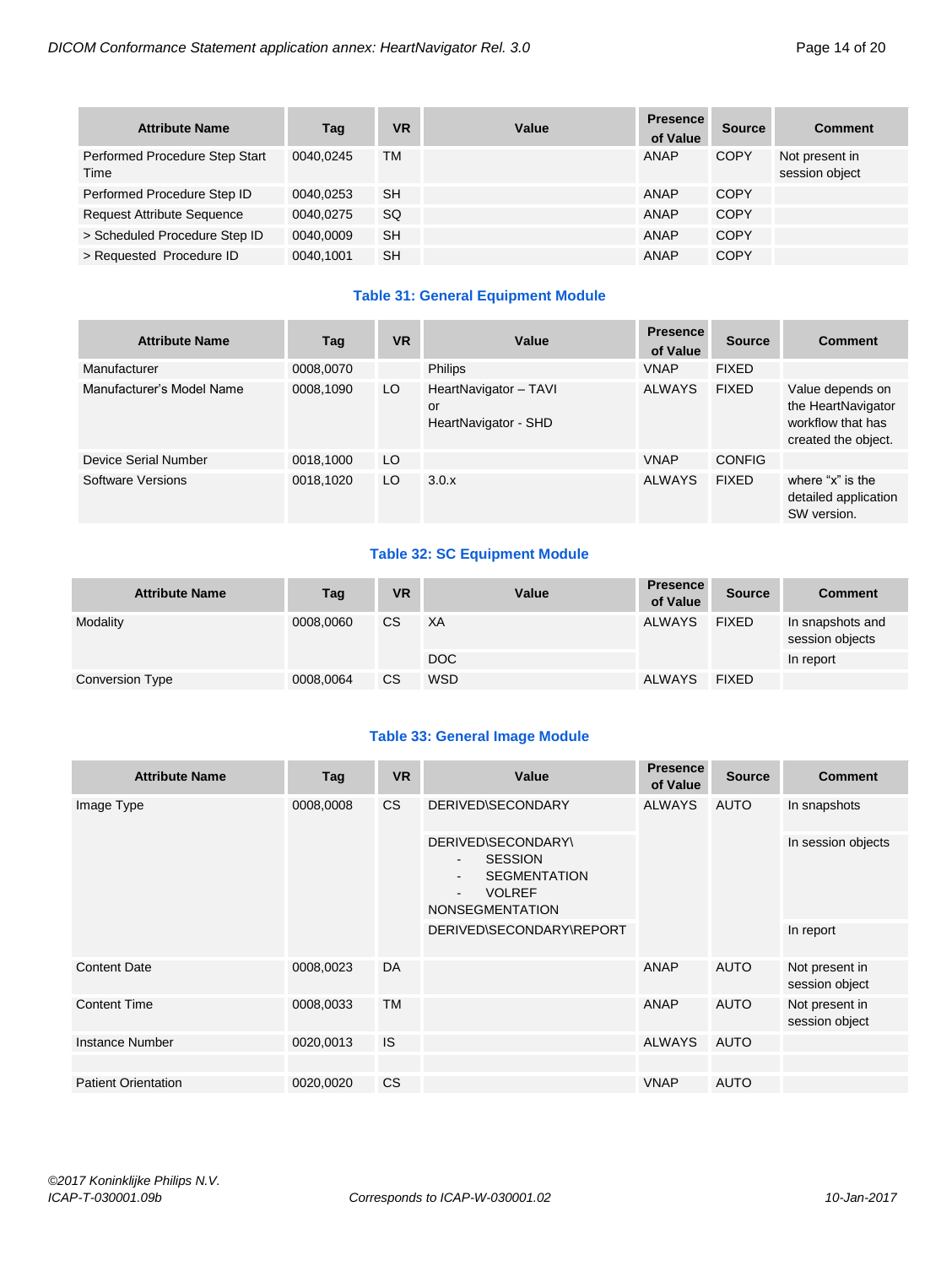# **Table 34: Image Pixel Module**

| <b>Attribute Name</b>       | Tag       | <b>VR</b> | Value           | <b>Presence</b><br>of Value | <b>Source</b> | <b>Comment</b>                                                                             |
|-----------------------------|-----------|-----------|-----------------|-----------------------------|---------------|--------------------------------------------------------------------------------------------|
| Samples per Pixel           | 0028,0002 | <b>US</b> | 3               | <b>ALWAYS</b>               | <b>FIXED</b>  |                                                                                            |
| Photometric Interpretation  | 0028,0004 | <b>CS</b> | MONOCHROME1/RGB | <b>ALWAYS</b>               | <b>FIXED</b>  | RGB is used in<br>Snapshots and<br>reports<br>MONOCHROME1<br>is used in session<br>objects |
| Planar Configuration        | 0028,0006 | <b>US</b> | $\overline{0}$  | <b>ANAP</b>                 | <b>FIXED</b>  | Not present in<br>session object.                                                          |
| <b>Rows</b>                 | 0028,0010 | <b>US</b> |                 | <b>ALWAYS</b>               | <b>AUTO</b>   | Value = $1$ in<br>session object                                                           |
| Columns                     | 0028,0011 | <b>US</b> |                 | <b>ALWAYS</b>               | <b>AUTO</b>   | Value = $1$ in<br>session object                                                           |
| <b>Bits Allocated</b>       | 0028,0100 | <b>US</b> | 8               | <b>ALWAYS</b>               | <b>FIXED</b>  |                                                                                            |
| <b>Bits Stored</b>          | 0028,0101 | <b>US</b> | 8               | <b>ALWAYS</b>               | <b>FIXED</b>  |                                                                                            |
| High Bit                    | 0028,0102 | <b>US</b> | $\overline{7}$  | <b>ALWAYS</b>               | <b>FIXED</b>  |                                                                                            |
| <b>Pixel Representation</b> | 0028,0103 | US.       | $\overline{0}$  | <b>ALWAYS</b>               | <b>FIXED</b>  |                                                                                            |
| <b>Pixel Data</b>           | 7FE0,0010 | OW/O<br>B |                 | <b>ALWAYS</b>               | <b>AUTO</b>   |                                                                                            |

# **Table 35: SC Image Module**

| <b>Attribute Name</b>     | Tag       | <b>VR</b> | <b>Value</b> | <b>Presence</b><br>of Value | <b>Source</b> | <b>Comment</b>                   |
|---------------------------|-----------|-----------|--------------|-----------------------------|---------------|----------------------------------|
| Date of Secondary Capture | 0018.1012 | DA        |              | <b>ALWAYS</b>               | <b>AUTO</b>   | Not present in<br>session object |
| Time of Secondary Capture | 0018.1014 | <b>TM</b> |              | ALWAYS                      | <b>AUTO</b>   | Not present in<br>session object |

# **Table 36: VOI LUT Module**

| <b>Attribute Name</b> | Tag       | <b>VR</b> | Value | <b>Presence</b><br>of Value | <b>Source</b> | <b>Comment</b>                    |
|-----------------------|-----------|-----------|-------|-----------------------------|---------------|-----------------------------------|
| <b>Window Center</b>  | 0028,1050 | <b>DS</b> | 128   | <b>ALWAYS</b>               | <b>AUTO</b>   | Only present in<br>session object |
| Window Width          | 0028,1051 | DS        | 256   | <b>ALWAYS</b>               | AUTO          | Only present in<br>session object |

# **Table 37: SOP Common Module**

| <b>Attribute Name</b>  | Tag       | <b>VR</b> | Value                     | <b>Presence</b><br>of Value | <b>Source</b> | <b>Comment</b> |
|------------------------|-----------|-----------|---------------------------|-----------------------------|---------------|----------------|
| Instance Creation Date | 0008.0012 | DA        |                           | ANAP                        | <b>AUTO</b>   |                |
| Instance Creation Time | 0008.0013 | TM        |                           | ANAP                        | <b>AUTO</b>   |                |
| SOP Class UID          | 0008.0016 | UI        | 1.2.840.10008.5.1.4.1.1.7 | ALWAYS                      | <b>FIXED</b>  |                |
| SOP Instance UID       | 0008.0018 | UI        |                           | ALWAYS                      | <b>AUTO</b>   |                |
| Instance Number        | 0020.0013 | <b>IS</b> |                           | ANAP                        | <b>AUTO</b>   |                |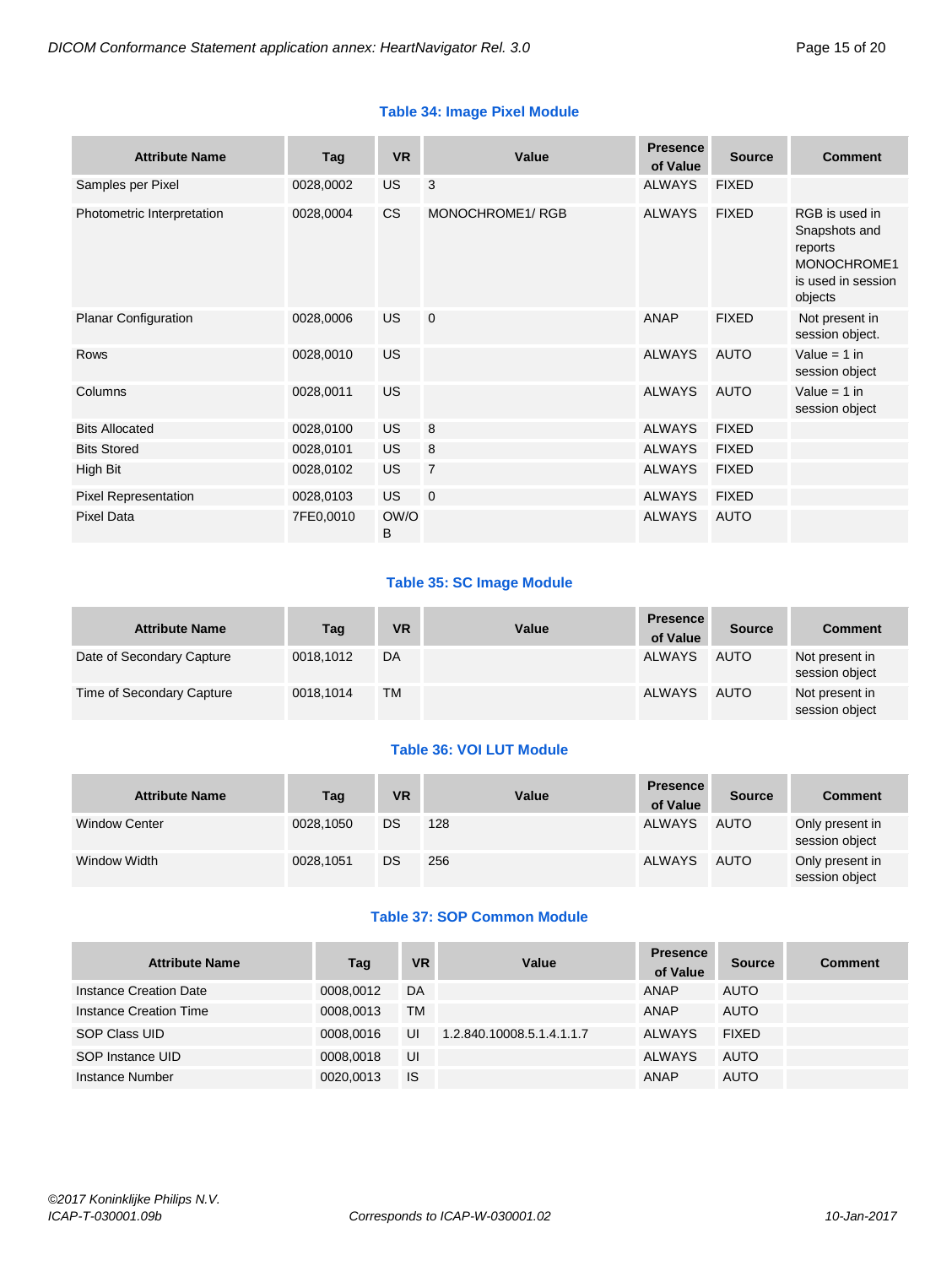# **Table 38: Extended DICOM and private attributes for Secondary Capture Image Storage SOP Class Instances**

| <b>Attribute Name</b>                  | Tag       | <b>VR</b> | Value                        | <b>Presence</b><br>of Value | <b>Source</b> | <b>Comment</b>                |
|----------------------------------------|-----------|-----------|------------------------------|-----------------------------|---------------|-------------------------------|
| Modalities In Study                    | 0008,0061 | <b>CS</b> |                              | ANAP                        | <b>COPY</b>   |                               |
| <b>Medical Alerts</b>                  | 0010,2000 | LO        |                              | ANAP                        | <b>COPY</b>   |                               |
| Allergies                              | 0010,2110 | LO        |                              | ANAP                        | <b>COPY</b>   |                               |
| <b>Pregnancy Status</b>                | 0010,21C0 | US        |                              | <b>ANAP</b>                 | <b>COPY</b>   |                               |
| Frame of Reference UID                 | 0020,0052 | UI        |                              | ANAP                        | <b>AUTO</b>   |                               |
| Position Reference Indicator           | 0020,1040 | LO        |                              | ANAP                        | <b>COPY</b>   |                               |
| Number Of Study Related Series         | 0020,1206 | <b>IS</b> |                              | <b>ANAP</b>                 | <b>COPY</b>   |                               |
| Number Of Study Related Instances      | 0020,1208 | <b>IS</b> |                              | <b>ANAP</b>                 | <b>COPY</b>   |                               |
| <b>Requesting Service</b>              | 0032,1033 | LO        |                              | <b>ANAP</b>                 | <b>COPY</b>   |                               |
| <b>Requested Procedure Description</b> | 0032,1060 | LO        |                              | <b>ANAP</b>                 | <b>COPY</b>   |                               |
| <b>Requested Contrast Agent</b>        | 0032,1070 | LO        |                              | ANAP                        | <b>COPY</b>   |                               |
| <b>Special Needs</b>                   | 0038,0050 | LO        |                              | <b>ANAP</b>                 | <b>COPY</b>   |                               |
| <b>Patient State</b>                   | 0038.0500 | LO        |                              | <b>ANAP</b>                 | <b>COPY</b>   |                               |
| Requested Procedure ID                 | 0040,1001 | <b>SH</b> |                              | ANAP                        | <b>COPY</b>   |                               |
| <b>Private Creator</b>                 | 2001,0010 | LO        | Philips Imaging DD 001       | ANAP                        | <b>AUTO</b>   |                               |
| <b>Private Creator</b>                 | 2001,0011 | LO        | Philips Imaging DD 002       | <b>ANAP</b>                 | <b>AUTO</b>   |                               |
| <b>Private Creator</b>                 | 2003,0010 | LO        | Philips X-ray Imaging DD 001 | <b>ALWAYS</b>               | <b>AUTO</b>   |                               |
| <b>Private Creator</b>                 | 2003,0020 | LO        | Philips X-ray Imaging DD 017 | <b>ALWAYS</b>               | <b>AUTO</b>   |                               |
| <b>Private Creator</b>                 | 2003,0023 | LO        | Philips X-ray Imaging DD 020 | <b>ALWAYS</b>               | <b>AUTO</b>   |                               |
| <b>Private Creator</b>                 | 2003,0026 | LO        | Philips X-ray Imaging DD 023 | <b>ANAP</b>                 | <b>AUTO</b>   | Not in report and<br>snapshot |
| <b>Private Creator</b>                 | 2003,0027 | LO        | Philips X-ray Imaging DD 024 | <b>ANAP</b>                 | <b>AUTO</b>   | Not in report and<br>snapshot |

# <span id="page-15-0"></span>**2.1.2.3. Multiframe True Color Secondary Capture Image Storage SOP class**

# **Table 39: IOD of Created Multiframe True Color Secondary Capture Image Storage SOP Class Instances**

| <b>Information Entity</b> | <b>Module</b>                         | <b>Presence Of Module</b>                                                   |  |  |  |
|---------------------------|---------------------------------------|-----------------------------------------------------------------------------|--|--|--|
| Patient                   | <b>Patient Module</b>                 | ALWAYS (the content of these modules is copied<br>from the source CT study) |  |  |  |
| Study                     | <b>General Study Module</b>           | ALWAYS (the content of these modules is copied<br>from the source CT study) |  |  |  |
|                           | <b>Patient Study Module</b>           | ALWAYS (the content of these modules is copied<br>from the source CT study) |  |  |  |
| <b>Series</b>             | <b>General Series Module</b>          | <b>ALWAYS</b>                                                               |  |  |  |
| Equipment                 | <b>General Equipment Module</b>       | <b>CONDITIONAL</b>                                                          |  |  |  |
|                           | <b>SC Equipment Module</b>            | <b>ALWAYS</b>                                                               |  |  |  |
| Image                     | General Image Module                  | <b>ALWAYS</b>                                                               |  |  |  |
|                           | Image Pixel Module                    | <b>ALWAYS</b>                                                               |  |  |  |
|                           | Cine Module                           | <b>ALWAYS</b>                                                               |  |  |  |
|                           | <b>Multi-Frame Module</b>             | <b>ALWAYS</b>                                                               |  |  |  |
|                           | Multi-Frame Functional Groups Module  | <b>OPTIONAL</b>                                                             |  |  |  |
|                           | SC Image Module                       | <b>ALWAYS</b>                                                               |  |  |  |
|                           | SC Multi-frame Image Module           | <b>ALWAYS</b>                                                               |  |  |  |
|                           | SOP Common Module                     | <b>ALWAYS</b>                                                               |  |  |  |
|                           | Extended DICOM and private attributes | <b>CONDITIONAL</b>                                                          |  |  |  |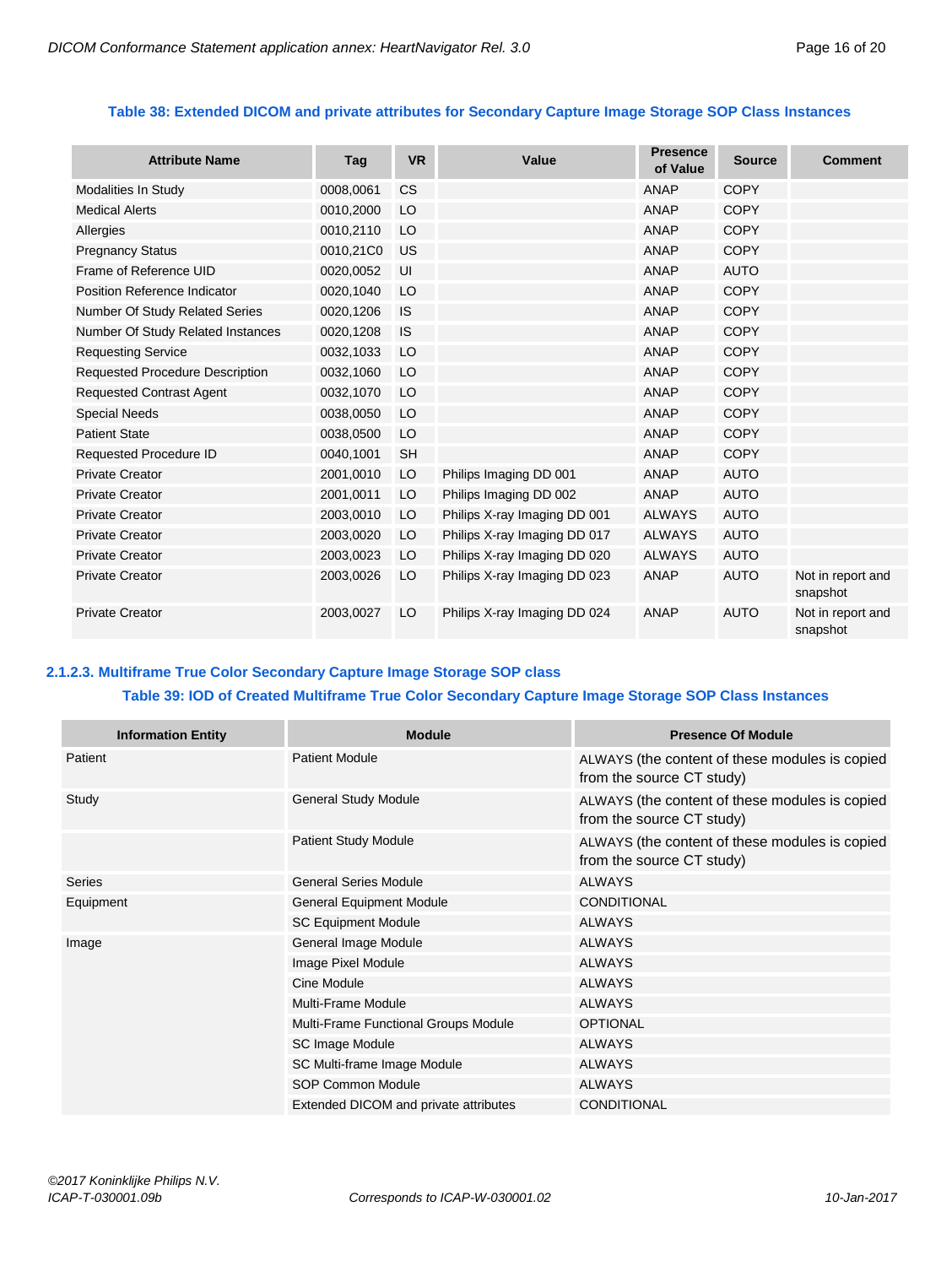#### **Table 40: Patient Module**

| <b>Attribute Name</b>              | Tag       | <b>VR</b> | Value | <b>Presence</b><br>of Value | <b>Source</b> | <b>Comment</b> |
|------------------------------------|-----------|-----------|-------|-----------------------------|---------------|----------------|
| <b>Referenced Patient Sequence</b> | 0008.1120 | SQ.       |       | ANAP                        | <b>COPY</b>   |                |
| Patient's Name                     | 0010.0010 | <b>PN</b> |       | <b>VNAP</b>                 | <b>COPY</b>   |                |
| Patient ID                         | 0010.0020 | LO.       |       | <b>VNAP</b>                 | <b>COPY</b>   |                |
| Patient's Birth Date               | 0010.0030 | DA        |       | <b>VNAP</b>                 | <b>COPY</b>   |                |
| Patient's Sex                      | 0010.0040 | CS.       |       | <b>VNAP</b>                 | <b>COPY</b>   |                |

# **Table 41: General Study Module**

| <b>Attribute Name</b>               | Tag       | <b>VR</b> | Value | <b>Presence</b><br>of Value | <b>Source</b> | <b>Comment</b> |
|-------------------------------------|-----------|-----------|-------|-----------------------------|---------------|----------------|
| <b>Study Date</b>                   | 0008,0020 | DA        |       | <b>VNAP</b>                 | <b>COPY</b>   |                |
| <b>Study Time</b>                   | 0008,0030 | <b>TM</b> |       | <b>VNAP</b>                 | <b>COPY</b>   |                |
| <b>Accession Number</b>             | 0008,0050 | <b>SH</b> |       | <b>VNAP</b>                 | <b>COPY</b>   |                |
| Referring Physician's Name          | 0008,0090 | <b>PN</b> |       | <b>VNAP</b>                 | <b>COPY</b>   |                |
| <b>Study Description</b>            | 0008,1030 | LO        |       | <b>VNAP</b>                 | <b>COPY</b>   |                |
| Procedure Code Sequence             | 0008,1032 | SQ        |       | <b>ANAP</b>                 | <b>COPY</b>   |                |
| > Code Value                        | 0008,0100 | <b>SH</b> |       | <b>ALWAYS</b>               | <b>COPY</b>   |                |
| > Code Scheme Designator            | 0008,0102 | <b>SH</b> |       | <b>ALWAYS</b>               | <b>COPY</b>   |                |
| > Code Meaning                      | 0008,0104 | LO        |       | <b>ALWAYS</b>               | <b>COPY</b>   |                |
| Name of Physicians Reading<br>Study | 0008,1060 | <b>PN</b> |       | ANAP                        | <b>COPY</b>   |                |
| <b>Referenced Study Sequence</b>    | 0008,1110 | SQ        |       | <b>ANAP</b>                 | <b>COPY</b>   |                |
| Study Instance UID                  | 0020,000D | UI        |       | <b>ALWAYS</b>               | <b>COPY</b>   |                |
| Study ID                            | 0020,0010 | <b>SH</b> |       | <b>VNAP</b>                 | <b>COPY</b>   |                |

#### **Table 42: Patient Study Module**

| <b>Attribute Name</b> | Tag       | <b>VR</b> | Value | <b>Presence</b><br>of Value | <b>Source</b> | <b>Comment</b> |
|-----------------------|-----------|-----------|-------|-----------------------------|---------------|----------------|
| Patient's Age         | 0010.1010 | AS        |       | <b>ANAP</b>                 | <b>COPY</b>   |                |
| Patient's Size        | 0010,1020 | DS.       |       | <b>ANAP</b>                 | <b>COPY</b>   |                |
| Patient's Weight      | 0010,1030 | DA        |       | <b>ANAP</b>                 | <b>COPY</b>   |                |

# **Table 43: General Series Module**

| <b>Attribute Name</b>                  | Tag       | <b>VR</b> | Value          | <b>Presence</b><br>of Value | <b>Source</b> | <b>Comment</b> |
|----------------------------------------|-----------|-----------|----------------|-----------------------------|---------------|----------------|
| Series Date                            | 0008,0021 | DA        |                | <b>ALWAYS</b>               | <b>AUTO</b>   |                |
| Series Time                            | 0008,0031 | <b>TM</b> |                | <b>ALWAYS</b>               | <b>AUTO</b>   |                |
| Modality                               | 0008,0060 | CS        | XA             | <b>ALWAYS</b>               | <b>AUTO</b>   |                |
| <b>Series Description</b>              | 0008,103E | LO.       | Snapshot Movie | <b>ALWAYS</b>               | <b>FIXED</b>  |                |
| <b>Related Series Sequence</b>         | 0008,1250 | <b>SQ</b> |                | ANAP                        | <b>AUTO</b>   |                |
| >Study Instance UID                    | 0020,000D | UI        |                | ANAP                        | <b>COPY</b>   |                |
| >Series Instance UID                   | 0020,000E | UI        |                | ANAP                        | <b>COPY</b>   |                |
| >Purpose of Reference Code<br>Sequence | 0040,A170 | <b>SQ</b> |                | <b>EMPTY</b>                |               |                |
| Series Instance UID                    | 0020,000E | UI        |                | <b>ALWAYS</b>               | <b>AUTO</b>   |                |
| <b>Series Number</b>                   | 0020,0011 | <b>IS</b> |                | <b>ALWAYS</b>               | <b>AUTO</b>   |                |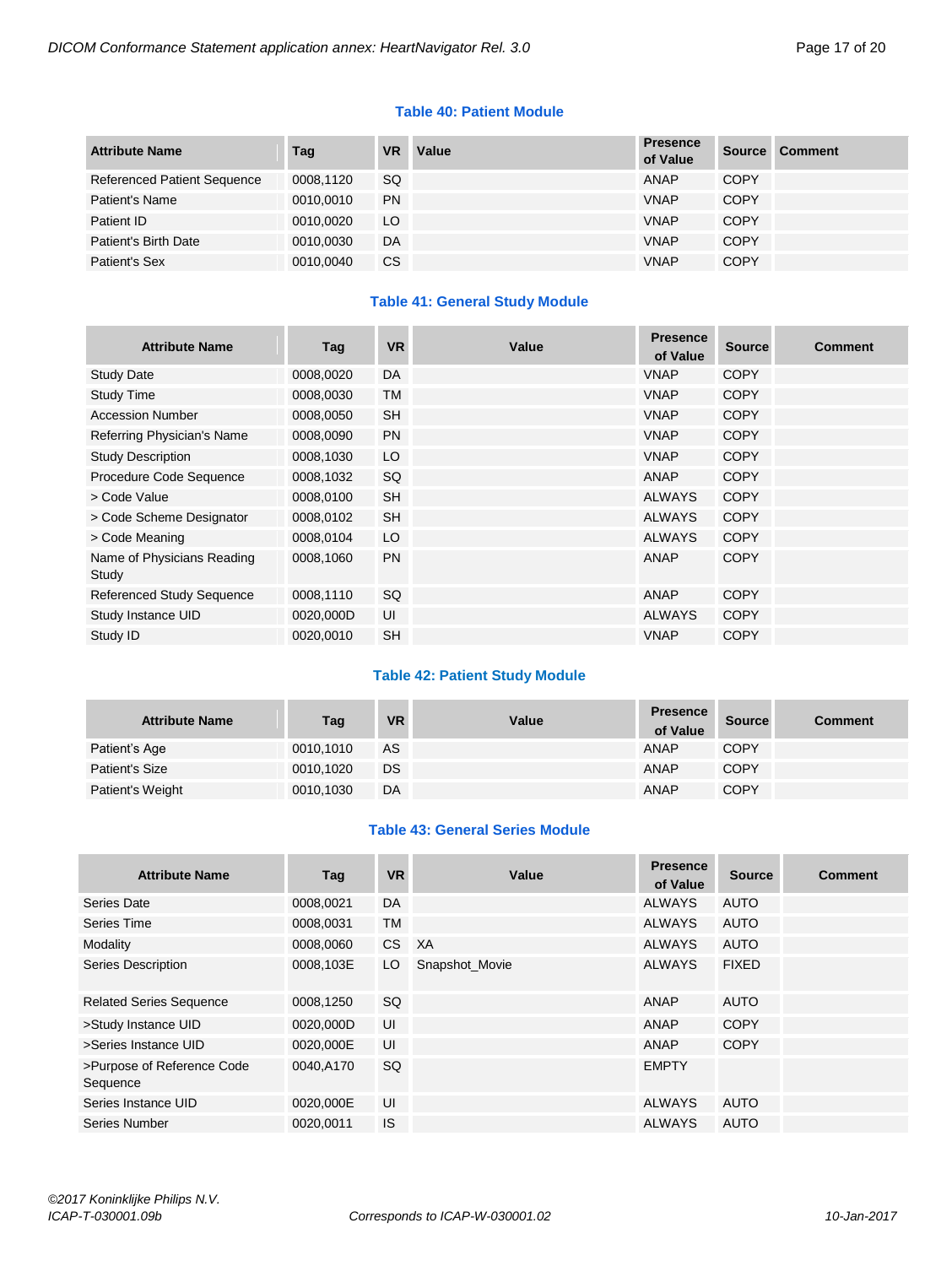| <b>Attribute Name</b>                  | Tag       | <b>VR</b> | Value | <b>Presence</b><br>of Value | <b>Source</b> | Comment |
|----------------------------------------|-----------|-----------|-------|-----------------------------|---------------|---------|
| Performed Procedure Step Start<br>Date | 0040.0244 | DA        |       | <b>ANAP</b>                 | <b>COPY</b>   |         |
| Performed Procedure Step Start<br>Time | 0040.0245 | ТM        |       | <b>ANAP</b>                 | <b>COPY</b>   |         |
| Performed Procedure Step ID            | 0040,0253 | <b>SH</b> |       | <b>ANAP</b>                 | <b>COPY</b>   |         |
| <b>Request Attribute Sequence</b>      | 0040.0275 | SQ        |       | <b>ANAP</b>                 | <b>COPY</b>   |         |

# **Table 44: Frame of Reference Module**

| <b>Attribute Name</b>        | Tag       | <b>VR</b> | Value | <b>Presence</b><br>of Value | <b>Source</b> | Comment |
|------------------------------|-----------|-----------|-------|-----------------------------|---------------|---------|
| Frame of Reference UID       | 0020.0052 | UI        |       | <b>ALWAYS</b>               | <b>AUTO</b>   |         |
| Position Reference Indicator | 0020.1040 | LO        |       | <b>VNAP</b>                 | <b>AUTO</b>   |         |

# **Table 45: General Equipment Module**

| <b>Attribute Name</b>     | Tag       | <b>VR</b> | Value                                               | <b>Presence</b><br>of Value | <b>Source</b> | <b>Comment</b>                                                                     |
|---------------------------|-----------|-----------|-----------------------------------------------------|-----------------------------|---------------|------------------------------------------------------------------------------------|
| Manufacturer              | 0008,0070 | LO.       | <b>Philips</b>                                      | <b>VNAP</b>                 | AUTO          |                                                                                    |
| Manufacturer's Model Name | 0008,1090 | LO.       | HeartNavigator - TAVI<br>or<br>HeartNavigator - SHD | ANAP                        | <b>FIXED</b>  | Value depends on<br>the HeartNavigator<br>workflow that has<br>created the object. |
| Device Serial Number      | 0018,1000 | LO        |                                                     | <b>VNAP</b>                 | <b>CONFIG</b> |                                                                                    |
| Software Versions         | 0018,1020 | LO        | 3.0.x                                               | <b>ALWAYS</b>               | <b>FIXED</b>  | where " $x$ " is the<br>detailed application<br>SW version.                        |

# **Table 46: SC Equipment Module**

| <b>Attribute Name</b> | Tag       | <b>VR</b> | Value | <b>Presence</b><br>of Value | <b>Source</b> | <b>Comment</b> |
|-----------------------|-----------|-----------|-------|-----------------------------|---------------|----------------|
| Modality              | 0008.0060 | CS XA     |       | <b>ALWAYS</b>               | <b>FIXED</b>  |                |
| Conversion Type       | 0008.0064 | CS.       | WSD   | <b>ALWAYS</b>               | <b>FIXED</b>  |                |

# **Table 47: General Image Module**

| <b>Attribute Name</b>        | Tag       | <b>VR</b>       | Value                    | <b>Presence</b><br>of Value | <b>Source</b> | <b>Comment</b> |
|------------------------------|-----------|-----------------|--------------------------|-----------------------------|---------------|----------------|
| Image Type                   | 0008,0008 | <b>CS</b>       | <b>DERIVED\SECONDARY</b> | <b>ALWAYS</b>               | <b>FIXED</b>  |                |
| <b>Content Date</b>          | 0008,0023 | DA              |                          | <b>ALWAYS</b>               | <b>AUTO</b>   |                |
| <b>Content Time</b>          | 0008,0033 | <b>TM</b>       |                          | <b>ALWAYS</b>               | <b>AUTO</b>   |                |
| Instance Number              | 0020,0013 | <b>IS</b>       |                          | <b>ALWAYS</b>               | <b>AUTO</b>   |                |
| <b>Patient Orientation</b>   | 0020,0020 | <b>CS</b>       |                          | <b>VNAP</b>                 | <b>COPY</b>   |                |
| Burned in Annotation         | 0028,0301 |                 | CS YES                   | <b>ALWAYS</b>               | <b>AUTO</b>   |                |
| Icon Image Sequence          | 0088,0200 | SQ              |                          | <b>ALWAYS</b>               | <b>AUTO</b>   |                |
| > Samples per Pixel          | 0028,0002 | US <sub>1</sub> |                          | <b>ALWAYS</b>               | <b>FIXED</b>  |                |
| > Photometric Interpretation | 0028,0004 | <b>CS</b>       | MONOCHROME2              | <b>ALWAYS</b>               | <b>FIXED</b>  |                |
| > Rows                       | 0028.0010 | US.             | 128                      | <b>ALWAYS</b>               | <b>FIXED</b>  |                |
| > Columns                    | 0028,0011 | US.             | 128                      | <b>ALWAYS</b>               | <b>FIXED</b>  |                |
| > Bits Allocated             | 0028.0100 | US <sub>8</sub> |                          | <b>ALWAYS</b>               | <b>FIXED</b>  |                |
| > Bits Stored                | 0028.0101 | <b>US</b>       | 8                        | <b>ALWAYS</b>               | <b>FIXED</b>  |                |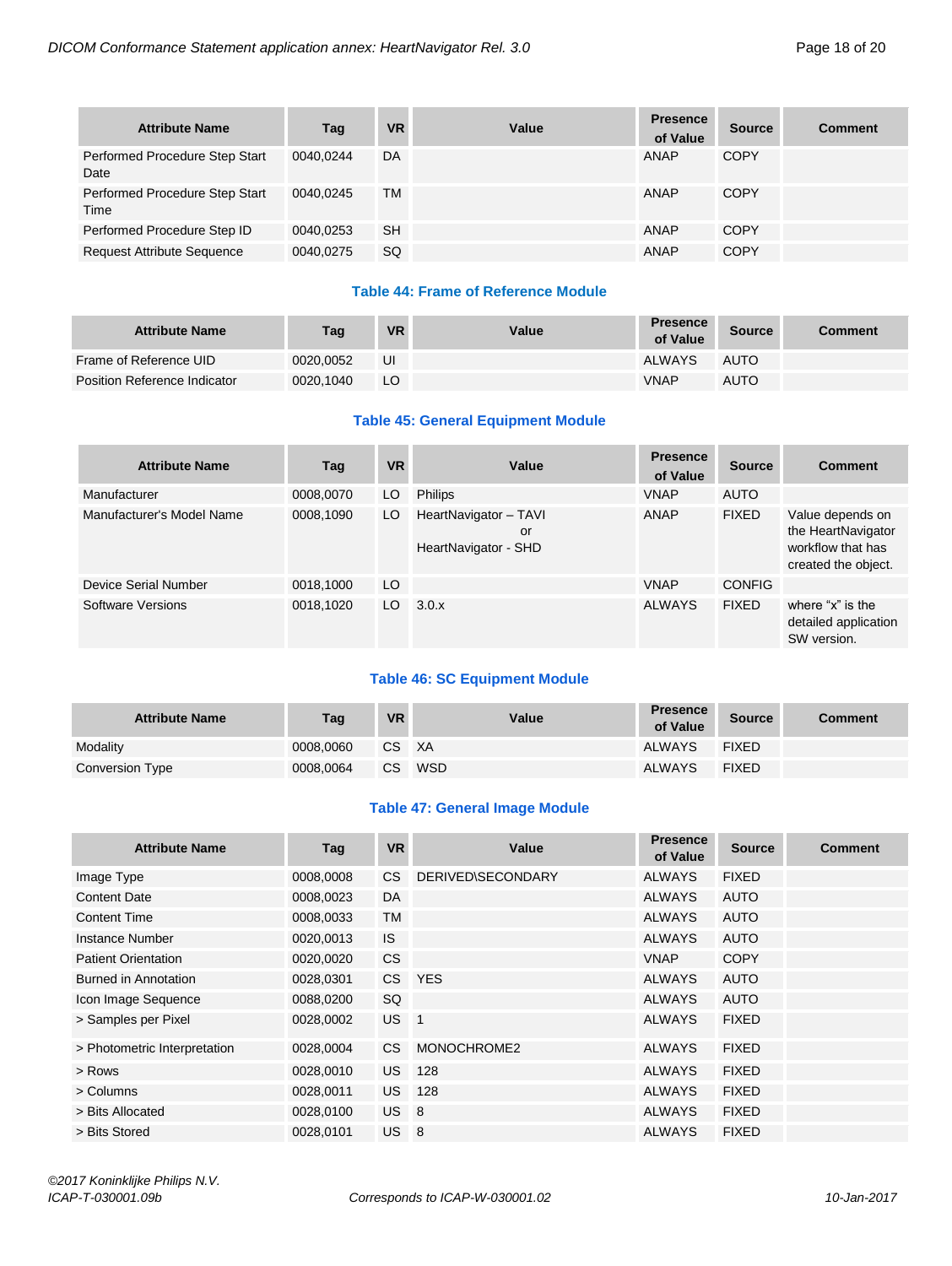| <b>Attribute Name</b>  | Tag       | <b>VR</b> | Value | <b>Presence</b><br>of Value | <b>Source</b> | <b>Comment</b> |
|------------------------|-----------|-----------|-------|-----------------------------|---------------|----------------|
| > High Bit             | 0028,0102 | US I      | 7     | <b>ALWAYS</b>               | <b>FIXED</b>  |                |
| > Pixel Representation | 0028,0103 | US 0      |       | <b>ALWAYS</b>               | <b>FIXED</b>  |                |
| > Pixel Data           | 7FE0,0010 | OW/<br>OB |       | <b>ALWAYS</b>               | <b>AUTO</b>   |                |

# **Table 48: Image Pixel Module**

| <b>Attribute Name</b>       | Tag       | <b>VR</b>        | Value      | <b>Presence</b><br>of Value | <b>Source</b> | <b>Comment</b> |
|-----------------------------|-----------|------------------|------------|-----------------------------|---------------|----------------|
| Samples per Pixel           | 0028,0002 | US <sub>3</sub>  |            | <b>ALWAYS</b>               | <b>FIXED</b>  |                |
| Photometric Interpretation  | 0028,0004 | CS               | <b>RGB</b> | <b>ALWAYS</b>               | <b>FIXED</b>  |                |
| <b>Planar Configuration</b> | 0028,0006 | $US$ 0           |            | <b>ALWAYS</b>               | <b>FIXED</b>  |                |
| <b>Rows</b>                 | 0028,0010 | US.              | 1024       | <b>ALWAYS</b>               | <b>FIXED</b>  |                |
| Columns                     | 0028,0011 | US.              | 1024       | <b>ALWAYS</b>               | <b>FIXED</b>  |                |
| <b>Bits Allocated</b>       | 0028,0100 | US <sub>8</sub>  |            | <b>ALWAYS</b>               | <b>FIXED</b>  |                |
| <b>Bits Stored</b>          | 0028,0101 | US <sub>8</sub>  |            | <b>ALWAYS</b>               | <b>FIXED</b>  |                |
| High Bit                    | 0028,0102 | US <sub>7</sub>  |            | <b>ALWAYS</b>               | <b>FIXED</b>  |                |
| <b>Pixel Representation</b> | 0028,0103 | US <sub>0</sub>  |            | <b>ALWAYS</b>               | <b>FIXED</b>  |                |
| <b>Pixel Data</b>           | 7FE0,0010 | OW/<br><b>OB</b> |            | <b>ALWAYS</b>               | <b>AUTO</b>   |                |

# **Table 49: Cine Module**

| <b>Attribute Name</b> | Tag       | <b>VR</b> | Value | <b>Presence</b><br>of Value | <b>Source</b> | <b>Comment</b> |
|-----------------------|-----------|-----------|-------|-----------------------------|---------------|----------------|
| Cine Rate             | 0018,0040 | - IS      |       | <b>ALWAYS</b>               | <b>AUTO</b>   |                |
| Frame Time            | 0018,1063 | DS        |       | <b>ALWAYS</b>               | <b>AUTO</b>   |                |

#### **Table 50: Multi-Frame Module**

| <b>Attribute Name</b>   | Tag       | <b>VR</b> | Value    | <b>Presence</b><br>of Value | Source       | <b>Comment</b> |
|-------------------------|-----------|-----------|----------|-----------------------------|--------------|----------------|
| Number of Frames        | 0028,0008 | IS        |          | <b>ALWAYS</b>               | <b>AUTO</b>  |                |
| Frame Increment Pointer | 0028,0009 | AT        | 00181063 | <b>ALWAYS</b>               | <b>FIXED</b> |                |

# **Table 51: Multi-Frame Functional Groups Module**

| <b>Attribute Name</b> | Tag       | <b>VR</b> | Value | <b>Presence</b><br>of Value | <b>Source</b> | <b>Comment</b> |
|-----------------------|-----------|-----------|-------|-----------------------------|---------------|----------------|
| <b>Content Date</b>   | 0008,0023 | DA        |       | <b>ALWAYS</b>               | <b>AUTO</b>   |                |
| <b>Content Time</b>   | 0008,0033 | TM        |       | <b>ALWAYS</b>               | AUTO          |                |
| Instance Number       | 0020,0013 | <b>IS</b> |       | <b>ALWAYS</b>               | <b>AUTO</b>   |                |
| Number of Frames      | 0028,0008 | <b>IS</b> |       | <b>ALWAYS</b>               | <b>AUTO</b>   |                |

#### **Table 52: SC Image Module**

| <b>Attribute Name</b>     | Tag       | <b>VR</b> | Value | <b>Presence</b><br>of Value | Source      | <b>Comment</b> |
|---------------------------|-----------|-----------|-------|-----------------------------|-------------|----------------|
| Date of Secondary Capture | 0018.1012 | DA        |       | <b>ALWAYS</b>               | <b>AUTO</b> |                |
| Date of Secondary Capture | 0018.1014 | <b>TM</b> |       | <b>ALWAYS</b>               | <b>AUTO</b> |                |